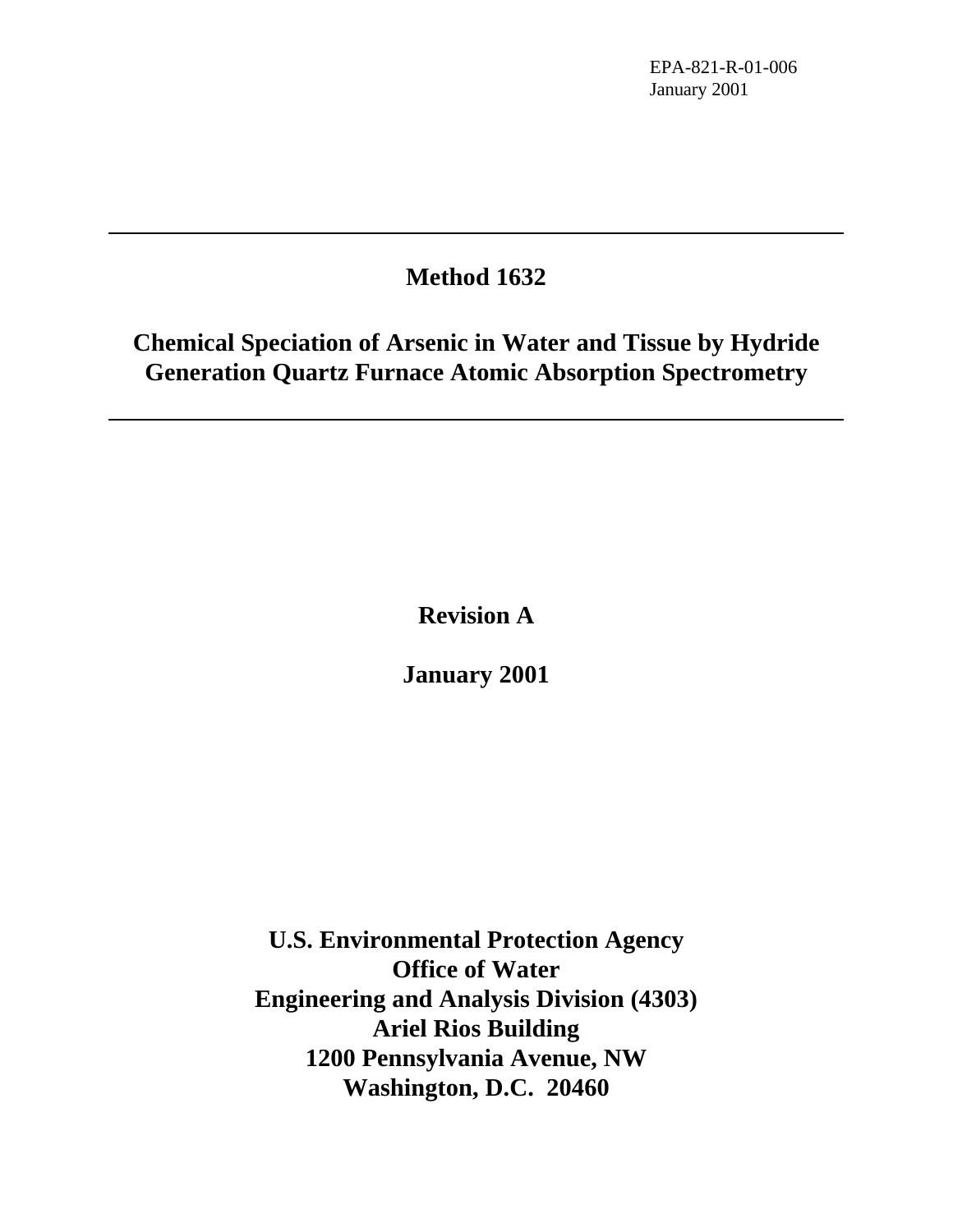# **Acknowledgments**

Method 1632 was prepared under the direction of William A. Telliard of the U.S. Environmental Protection Agency's (EPA's) Office of Water (OW), Engineering and Analysis Division (EAD). The method was prepared under EPA Contract 68-C3-0337 by the DynCorp Environmental Programs Division with assistance from Quality Works, Inc. and Interface, Inc. The method is based on procedures developed by Eric Crecelius of the Battelle Marine Sciences Laboratory in Sequim, Washington.

### **Disclaimer**

This draft method has been reviewed and approved for publication by the Analytical Methods Staff within the Engineering and Analysis Division of the U.S. Environmental Protection Agency. Mention of trade names or commercial products does not constitute endorsement or recommendation for use. This method version contains minor editorial changes to the September 2000 version.

EPA welcomes suggestions for improvement of this method. Suggestions and questions concerning this method or its application should be addressed to:

W.A. Telliard Engineering and Analysis Division (4303) U.S. Environmental Protection Agency Ariel Rios Building 1200 Pennsylvania Avenue, NW Washington, D.C. 20460 Phone: 202/260-7134 Fax: 202/260-7185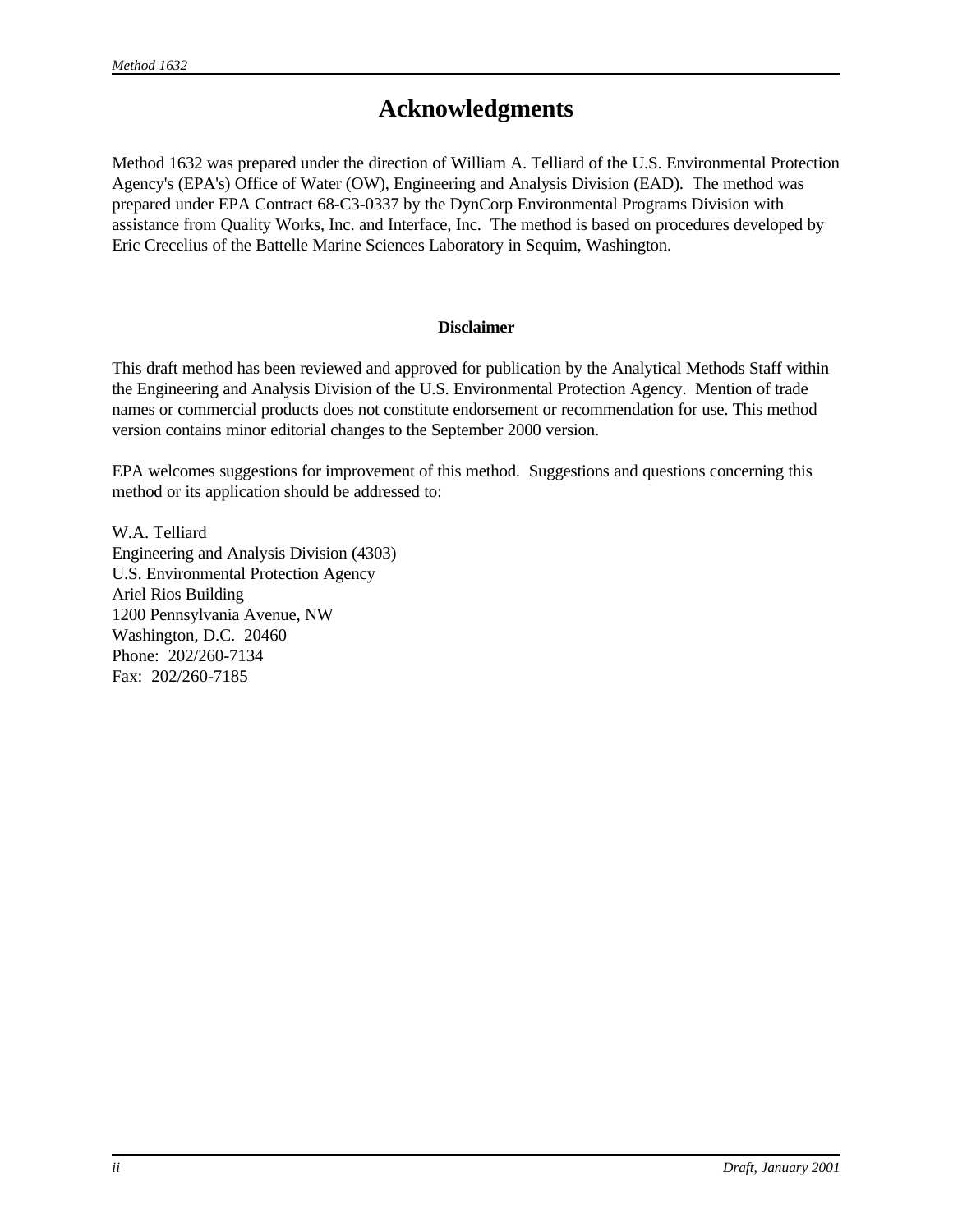## **Introduction**

This analytical method supports water quality monitoring programs authorized under the Clean Water Act (CWA, the "Act"). CWA Section 304(a) requires EPA to publish water quality criteria that reflect the latest scientific knowledge concerning the physical fate (e.g., concentration and dispersal) of pollutants, the effects of pollutants on ecological and human health, and the effect of pollutants on biological community diversity, productivity, and stability.

CWA Section 303 requires each State to set a water quality standard for each body of water within its boundaries. A State water quality standard consists of a designated use or uses of a water body or a segment of a water body, the water quality criteria that are necessary to protect the designated use or uses, and an anti-degradation policy. These water quality standards serve two purposes: (1) they establish the water quality goals for a specific water body, and (2) they are the basis for establishing water quality-based treatment controls and strategies beyond the technology-based controls required by CWA Sections 301(b) and 306.

In defining water quality standards, a State may use narrative criteria, numeric criteria, or both. However, the 1987 amendments to CWA required States to adopt numeric criteria for toxic pollutants (designated in Section 307(a) of the Act) based on EPA Section 304(a) criteria or other scientific data, when the discharge or presence of those toxic pollutants could reasonably be expected to interfere with designated uses.

In some cases, these water quality criteria (WQC) are as much as 280 times lower than levels measurable using approved EPA methods and required to support technology-based permits. EPA developed new sampling and analysis methods to specifically address State needs for measuring toxic metals at WQC levels, when such measurements are necessary to protect designated uses in State water quality standards. The latest criteria published by EPA are those listed in the National Toxics Rule (58 FR 60848) and the Stay of Federal Water Quality Criteria for Metals (60 FR 22228). These rules include WQC for 13 metals, and it is these criteria on which the new sampling and analysis methods are based. Method 1632 was specifically developed to provide reliable measurements of inorganic arsenic at EPA WQC levels using hydride generation quartz furnace atomic absorption techniques. It has since been modified to include determination of arsenic species.

In developing methods for determination of trace metals, EPA found that one of the greatest difficulties was precluding sample contamination during collection, transport, and analysis. The degree of difficulty, however, is highly dependent on the metal and site-specific conditions. This method is designed to preclude contamination in nearly all situations. It also contains procedures necessary to produce reliable results at the lowest WQC levels published by EPA. In recognition of the variety of situations to which this Method may be applied, and in recognition of continuing technological advances, Method 1632 is performance based. Alternative procedures may be used so long as those procedures are demonstrated to yield reliable results.

Requests for additional copies of this publication should be directed to: U.S. EPA NCEPI P.O. Box 42419

Cincinnati, OH 45242 1-800-490-9198 Fax: (513) 489-8695 http://www.epa.gov/ncepihom/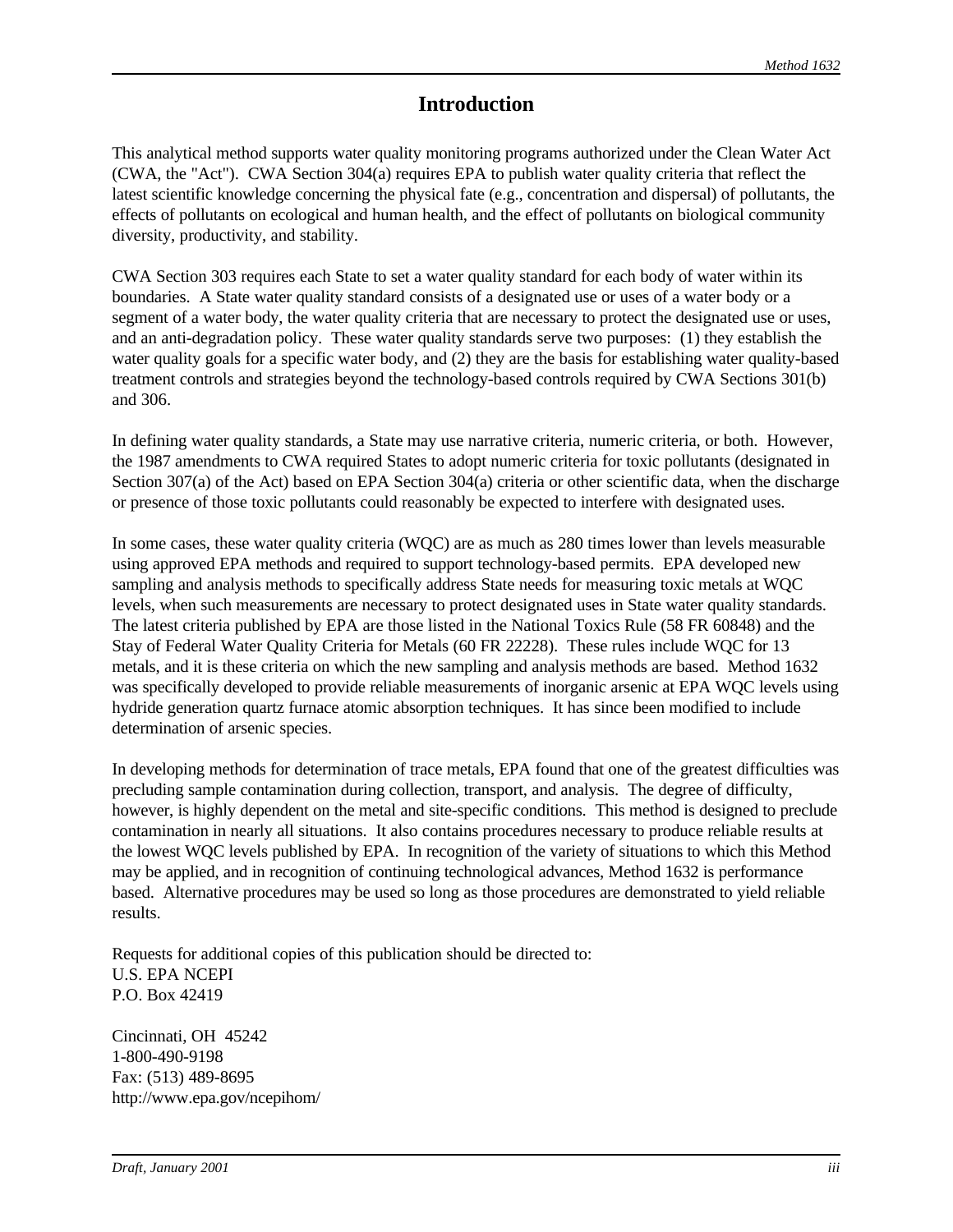Note: This Method is performance based. The laboratory is permitted to omit any step or modify any procedure provided that all performance requirements in this Method are met. The laboratory may not omit any quality control tests. The terms "shall," "must," and "may not" define procedures required for producing reliable data at water quality criteria levels. The terms "should" and "may" indicate optional steps that may be modified or omitted if the laboratory can demonstrate that the modified method produces results equivalent or superior to results produced by this Method.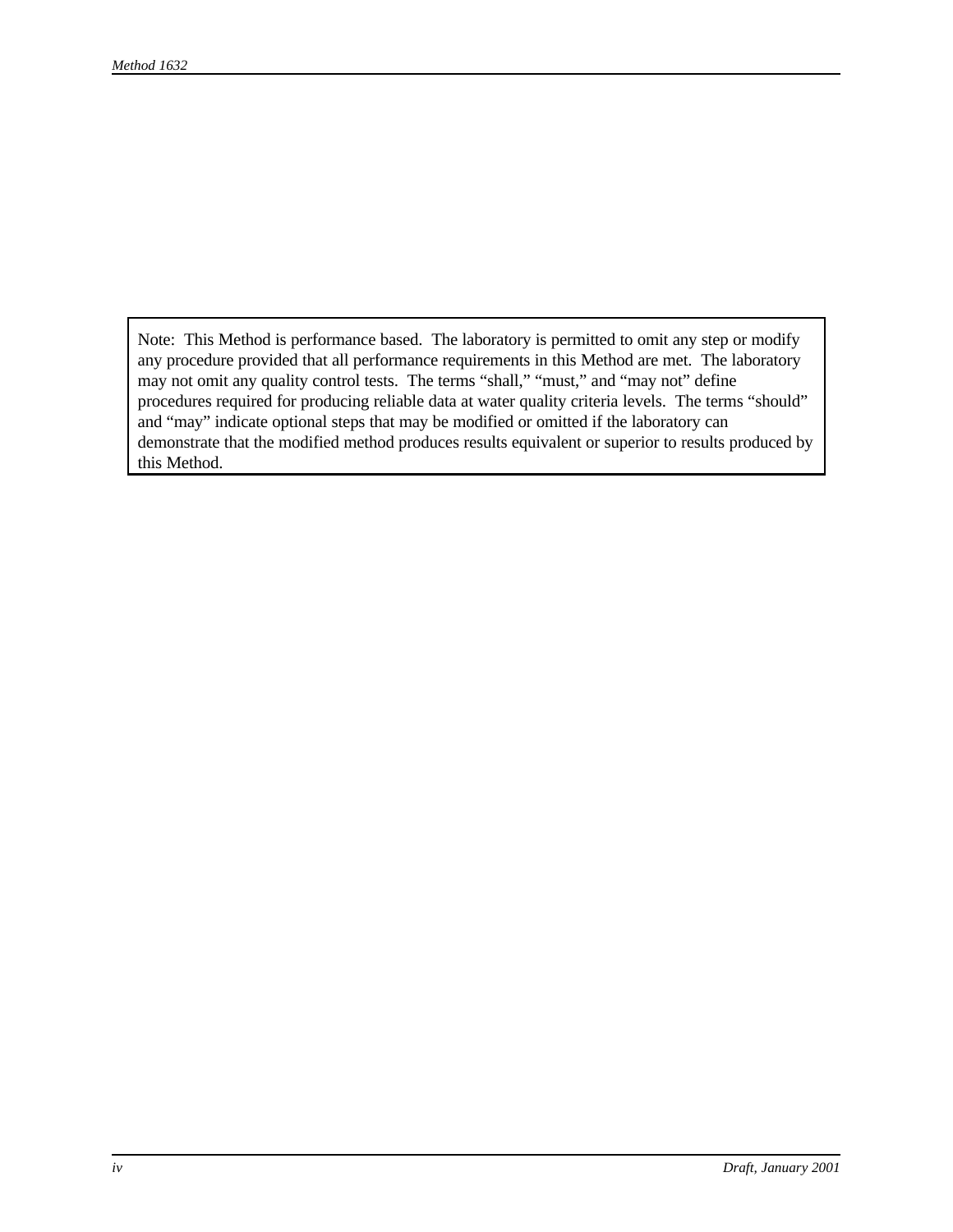## **Method 1632**

## **Chemical Speciation of Arsenic in Water and Tissue by Hydride Generation Quartz Furnace Atomic Absorption Spectrometry**

# **1.0 Scope and Application**

- **1.1** This method is for determination of inorganic arsenic (IA), arsenite  $(As^{+3})$ , arsenate  $(As^{+5})$ , monomethylarsonic acid (MMA), and dimethylarsinic acid (DMA) in filtered and unfiltered water and in tissue by hydride generation and quartz furnace atomic absorption detection. The method is for use in EPA's data gathering and monitoring programs associated with the Clean Water Act. The method is based on a contractor-developed method (Reference 16.1) and on peer-reviewed, published procedures for the speciation of As in aqueous samples (Reference 16.2).
- **1.2** This method is accompanied by Method 1669: *Sampling Ambient Water for Trace Metals at EPA Water Quality Criteria Levels* (the Sampling Guidance). The Sampling Guidance may be necessary to preclude contamination during the sampling process.
- **1.3** This method is designed for measurement of As species in water in the range 0.01-50  $\mu$ g/L and in tissue in the range 0.10-500  $\mu$ g/g dry weight. This method may be applicable to determination of arsenic species in industrial discharges after sample dilution. Existing regulations (40 CFR parts 400- 500) typically limit concentrations in industrial discharges to the part-per-billion (ppb) range, whereas ambient As concentrations are normally in the low part-per-trillion (ppt) to low part-per-billion range.
- **1.4** The method detection limits and minimum levels of quantitation in this method are usually dependent on the level of background elements and interferences rather than instrumental limitations. Table 1 lists method detection limits (MDLs) and minimum levels of quantitation (MLs) in water when no background elements or interferences are present as determined by two laboratories. Table 1 also shows MDLs and MLs in a reference tissue matrix (corn oil).
- **1.5** The ease of contaminating water samples with As and interfering substances cannot be overemphasized. This method includes suggestions for improvements in facilities and analytical techniques that should maximize the ability of the laboratory to make reliable trace metals determinations and minimize contamination (Section 4.0). Additional suggestions for improvement of existing facilities may be found in EPA's *Guidance on Establishing Trace Metals Clean Rooms in Existing Facilities*, which is available from the National Center for Environmental Publications and Information (NCEPI) at the address listed in the introduction to this document.
- **1.6** Clean and ultra clean—The terms "clean" and "ultra clean" have been applied to the techniques needed to reduce or eliminate contamination in trace metals determinations. These terms are not used in this method because they lack an exact definition. However, the information provided in this method is consistent with EPA's summary guidance on clean and ultra clean techniques.
- **1.7** This method follows the EPA Environmental Methods Management Council's "Format for Method Documentation."
- **1.8** This method is "performance based." The laboratory is permitted to modify the method to overcome interferences or lower the cost of measurements if all performance criteria are met. Section 9.1.2 gives the requirements for establishing method equivalency.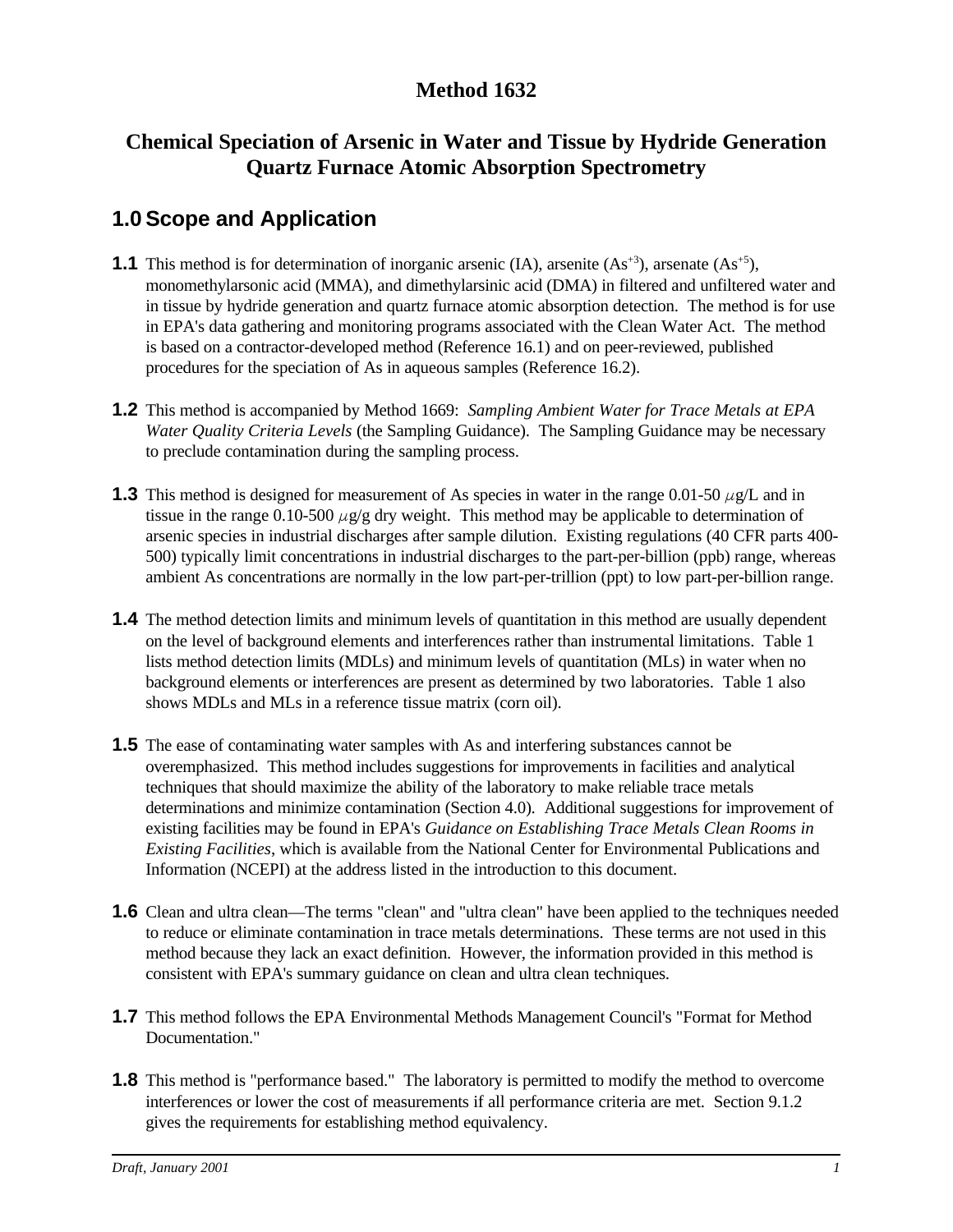- **1.9** Any modification of this method, beyond those expressly permitted, shall be considered a major modification subject to application and approval of alternate test procedures at 40 CFR 136.4 and 136.5.
- **1.10** Each laboratory that uses this method must demonstrate the ability to generate acceptable results (Section 9.2).
- **1.11** This method is accompanied by a data verification and validation guidance document, *Guidance on the Documentation and Evaluation of Trace Metals Data Collected for CWA Compliance Monitoring*. This guidance document may be useful for reviewing data collected using this method.

## **2.0 Summary of Method**

- **2.1** Aqueous sample—A 500- to 1000-mL water sample is collected directly into a cleaned fluoropolymer, conventional or linear polyethylene, polycarbonate, or polypropylene sample bottle using sample handling techniques specially designed for collection of metals at trace levels (Reference 16.3). Water samples are preserved in the field by the addition of 3 mL of pretested 6M HCl per liter of sample. The recommended holding time is 28 days.
- **2.2** Tissue sample—A 10- to 50-g wet weight sample is collected into a glass or fluoropolymer, conventional or linear polyethylene, polycarbonate, or polypropylene sample bottle, also using sample handling techniques specially designed for collection of metals at trace levels. The tissue sample is either freeze-dried and stored at room temperature or stored frozen at less than -18 °C. Prior to analysis, tissue samples are digested in HCl or NaOH at 80 $\degree$ C for 16 hours. Matrix spike recoveries indicate that  $As^{+3}$  is more stable in HCl than NaOH.
- **2.3** An aliquot of water sample or tissue digestate is placed in a specially designed reaction vessel, and 6M HCl is added.
- **2.4** Four percent NaBH<sub>4</sub> solution is added to convert IA, MMA, and DMA to volatile arsines.
- **2.5** Arsines are purged from the sample onto a cooled glass trap packed with 15% OV-3 on Chromosorb<sup>®</sup> W AW-DMCS, or equivalent.
- **2.6** The trapped arsines are thermally desorbed, in order of increasing boiling points, into an inert gas stream that carries them into the quartz furnace of an atomic absorption spectrophotometer for detection. The first arsine to be desorbed is AsH<sub>3</sub>, which represents IA in the sample. MMA and DMA are desorbed and detected several minutes after the first arsine.
- **2.7** Quality is ensured through calibration and testing of the hydride generation, purging, and detection systems.
- **2.8** To determine the concentration of  $As^{3}$ , another aliquot of water sample or tissue digestate is placed in the reaction vessel and Tris-buffer is added. The procedure in Sections 2.4 through 2.7 is repeated to quantify only the arsine produced from  $As^{+3}$ .
- **2.9** The concentration of  $As^{+5}$  is the concentration of  $As^{+3}$  subtracted from the concentration of IA.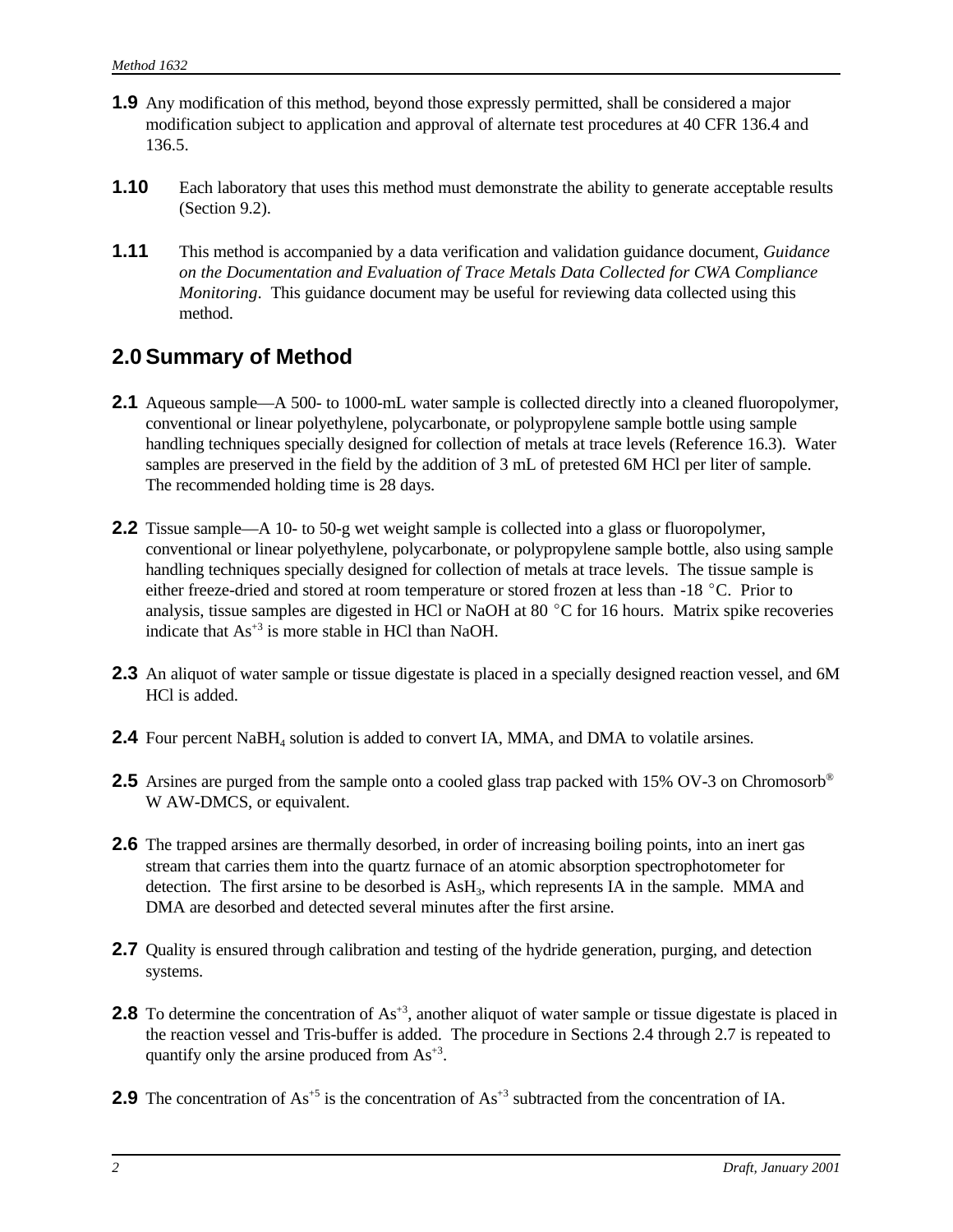# **3.0 Definitions**

- **3.1** Apparatus—Throughout this method, the sample containers, sampling devices, instrumentation, and all other materials and devices used in sample collection, sample processing, and sample analysis that come in contact with the sample and therefore require careful cleaning will be referred to collectively as the Apparatus.
- **3.2** Dissolved Inorganic Arsenic—All NaBH<sub>4</sub>-reducible As<sup>+3</sup> and As<sup>+5</sup> found in aqueous solution filtrate after passing the sample through a 0.45 µm capsule filter.
- **3.3** Total Inorganic Arsenic—All NaBH<sub>4</sub>-reducible  $As^{+3}$  and  $As^{+5}$  found in a sample. In this method, total inorganic arsenic and total recoverable inorganic arsenic are synonymous.
- **3.4** Definitions of other terms used in this method are given in the glossary at the end of the method.

# **4.0 Contamination and Interferences**

- **4.1** Preventing ambient water samples from becoming contaminated during the sampling and analytical processes constitutes one of the greatest difficulties encountered in trace metal determinations. Over the last two decades, marine chemists have come to recognize that much of the historical data on the concentrations of dissolved trace metals in seawater are erroneously high because the concentrations reflect contamination from sampling and analysis rather than ambient levels. Therefore, it is imperative that extreme care be taken to avoid contamination when collecting and analyzing ambient water samples for As species at trace levels.
- **4.2** Samples may become contaminated by numerous routes. Potential sources of trace metal contamination during sampling include: metallic or metal-containing labware, containers, sampling equipment, reagents, and reagent water; improperly cleaned and stored equipment, labware, and reagents; and atmospheric inputs such as dirt and dust. Even human contact can be a source of trace metal contamination.
- **4.3** Contamination Control
	- **4.3.1** Philosophy—The philosophy behind contamination control is to ensure that any object or substance that contacts the sample is arsenic-free and free from any material that may contain As, As species, or material that might interfere with the analysis of samples.
		- **4.3.1.1** The integrity of the results produced must not be compromised by contamination of samples. This method and the Sampling Method give requirements and suggestions for control of sample contamination.
		- **4.3.1.2** Substances in a sample cannot be allowed to contaminate the laboratory work area or instrumentation used for trace metal measurements. This method gives requirements and suggestions for protecting the laboratory.
		- **4.3.1.3** Although contamination control is essential, personnel health and safety remain the highest priority. The Sampling Method and Section 5.0 of this method give requirements and suggestions for personnel safety.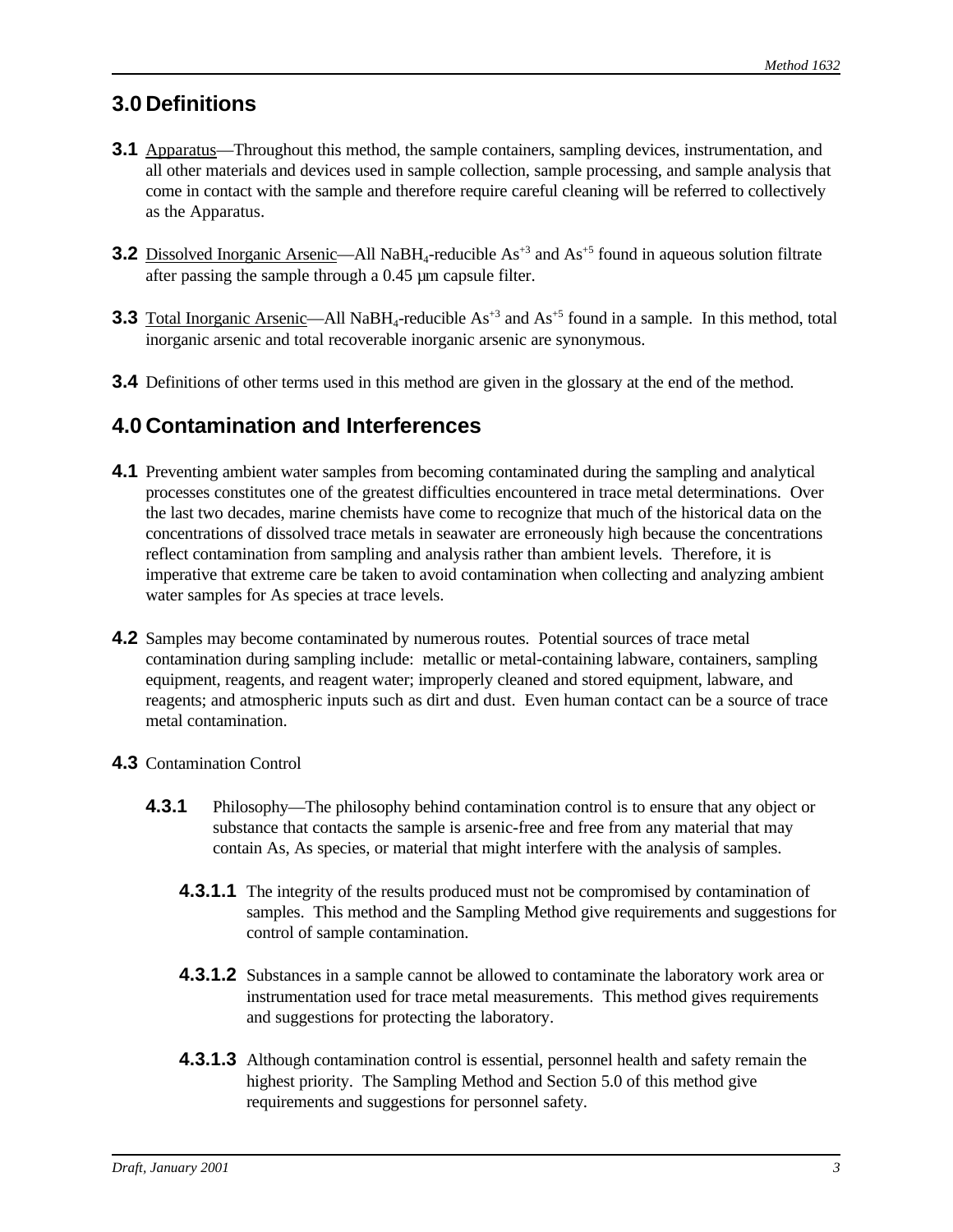- **4.3.2** Avoiding contamination—The best way to control contamination is to completely avoid exposure of the sample to contamination in the first place. Avoiding exposure means performing operations in an area known to be free from contamination. Two of the most important factors in avoiding/reducing sample contamination are (1) an awareness of potential sources of contamination and (2) strict attention to the work being done. Therefore, it is imperative that the procedures described in this method be carried out by well-trained, experienced personnel.
- **4.3.3** Use a clean environment—The ideal environment for processing samples is a class 100 clean room (Section 1.5). If a clean room is not available, all sample preparation should be performed in a class 100 clean bench or a nonmetal glove box fed by arsenic- and particlefree air or nitrogen. Digestions should be performed in a nonmetal fume hood situated, ideally, in the clean room.
- **4.3.4** Minimize exposure—Any apparatus that will contact samples, blanks, or standard solutions should be opened or exposed only in a clean room, clean bench, or glove box so that exposure to an uncontrolled atmosphere is minimized. When not in use, the apparatus should be covered with clean plastic wrap and stored in the clean bench, in a plastic box, or in a glove box, or bagged in clean zip-type bags. Minimizing the time between cleaning and use will also minimize contamination.
- **4.3.5** Clean work surfaces—Before a given batch of samples is processed, all work surfaces in the hood, clean bench, or glove box in which the samples will be processed should be cleaned by wiping with a lint-free cloth or wipe soaked with reagent water.
- **4.3.6** Wear gloves—Sampling personnel must wear clean, non-talc gloves during all operations involving handling of the apparatus, samples, and blanks. Only clean gloves may touch the apparatus. If another object or substance is touched, the glove(s) must be changed before again handling the apparatus. If it is even suspected that gloves have become contaminated, work must be halted, the contaminated gloves removed, and a new pair of clean gloves put on. Wearing multiple layers of clean gloves will allow the old pair to be quickly stripped with minimal disruption to the work activity.
- **4.3.7** Use metal-free apparatus—All apparatus used for determination of As and/or As species at ambient water quality criteria levels must be nonmetallic and free of material that may contain metals.
	- **4.3.7.1** Construction materials—Only fluoropolymer (FEP, PTFE), conventional or linear polyethylene, polycarbonate, or polypropylene containers should be used for samples that will be analyzed for As. PTFE is less desirable than FEP because the sintered material in PTFE may contain contaminants and is susceptible to serious memory effects (Reference 16.4). All materials, regardless of construction, that will directly or indirectly contact the sample must be cleaned using the procedures given (Section 6.1.2) and must be known to be clean and arsenic-free before proceeding.

**Note:** Glass containers may be used for tissue sample collection.

**4.3.7.2** Serialization—It is recommended that serial numbers be indelibly marked or etched on each piece of apparatus so that contamination can be traced. Logbooks should be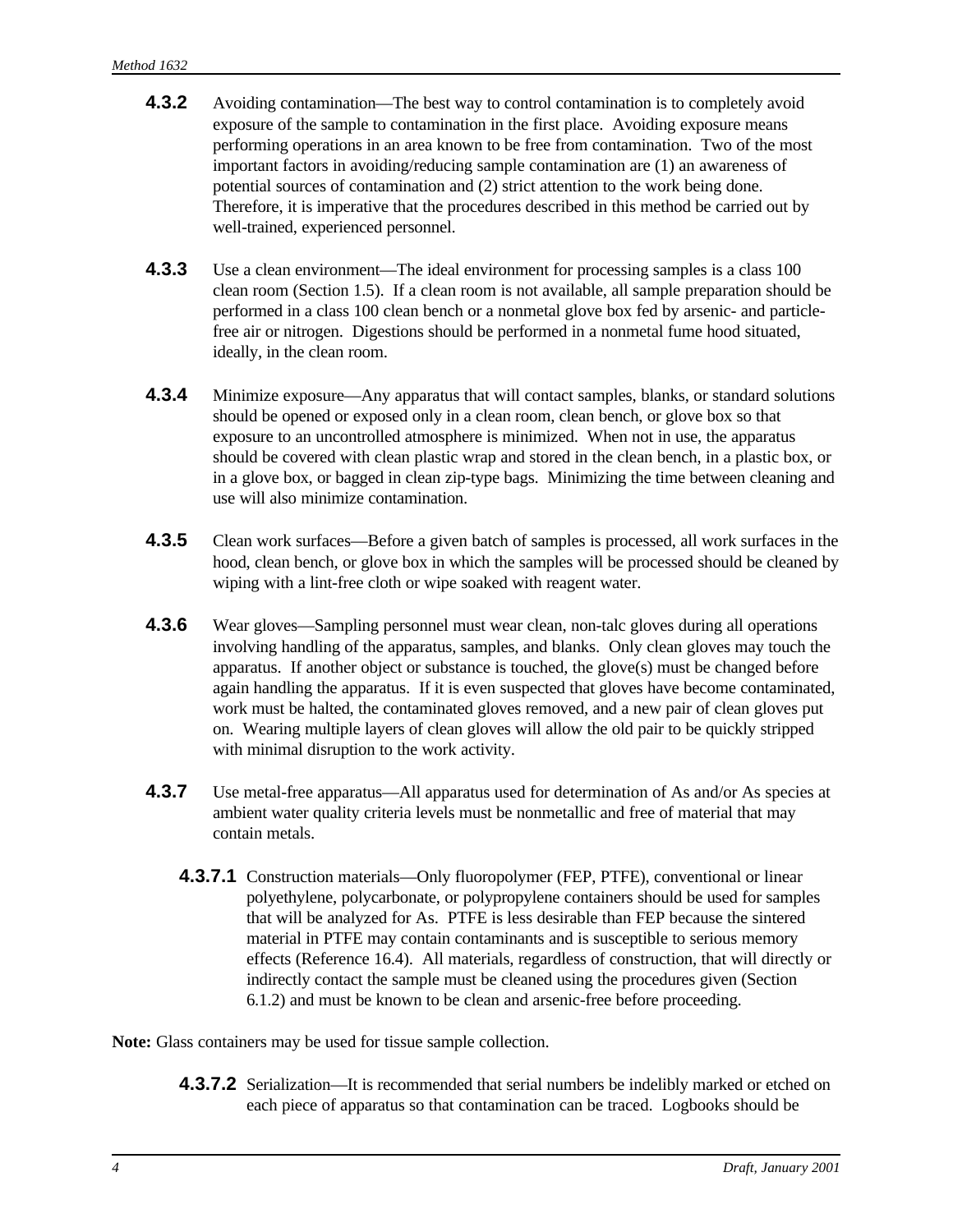maintained to track the sample from the container through the labware to injection into the instrument. It may be useful to dedicate separate sets of labware to different sample types; e.g., receiving waters and effluents. However, the apparatus used for processing blanks and standards must be mixed with the apparatus used to process samples so that contamination of all labware can be detected.

- **4.3.7.3** The laboratory or cleaning facility is responsible for cleaning the apparatus used by the sampling team. If there are any indications that the apparatus is not clean when received by the sampling team (e.g., ripped storage bags), an assessment of the likelihood of contamination must be made. Sampling must not proceed if it is possible that the apparatus is contaminated. If the apparatus is contaminated, it must be returned to the laboratory or cleaning facility for proper cleaning before it is used in any sampling activity.
- **4.3.8** Avoid sources of contamination—Avoid contamination by being aware of potential sources and routes of contamination.
	- **4.3.8.1** Contamination by carryover—Contamination may occur when a sample containing low concentrations of As is processed immediately after a sample containing relatively high concentrations of As. To reduce carryover, the sample introduction system may be rinsed between samples with dilute acid and reagent water. When an unusually concentrated sample is encountered, it should be followed by analysis of a method blank to check for carryover. Samples known or suspected to contain the lowest concentration of As should be analyzed first followed by samples containing higher levels.
	- **4.3.8.2** Contamination by samples—Significant laboratory or instrument contamination may result when untreated effluents, in-process waters, landfill leachates, and other samples containing high concentrations of As are processed and analyzed. This method is not intended for application to these samples, and samples containing high concentrations should not be permitted into the clean room and laboratory dedicated for processing trace metal samples.
	- **4.3.8.3** Contamination by indirect contact—Apparatus that does not directly come in contact with the samples may still be a source of contamination. For example, clean tubing placed in a dirty plastic bag may pick up contamination from the bag and subsequently transfer the contamination to the sample. Therefore, it is imperative that every piece of the apparatus that is directly or indirectly used in the collection, processing, and analysis of water and tissue samples be thoroughly cleaned (see Section 6.1.2).
	- **4.3.8.4** Contamination by airborne particulate matter—Less obvious substances capable of contaminating samples include airborne particles. Samples may be contaminated by airborne dust, dirt, particles, or vapors from unfiltered air supplies; nearby corroded or rusted pipes, wires, or other fixtures; or metal-containing paint. Whenever possible, sample processing and analysis should occur as far as possible from sources of airborne contamination.
- **4.4** Interferences—Water vapor may condense in the transfer line between the cold trap and the atomizer if it is not well heated. Such condensation can interfere with the determination of DMA.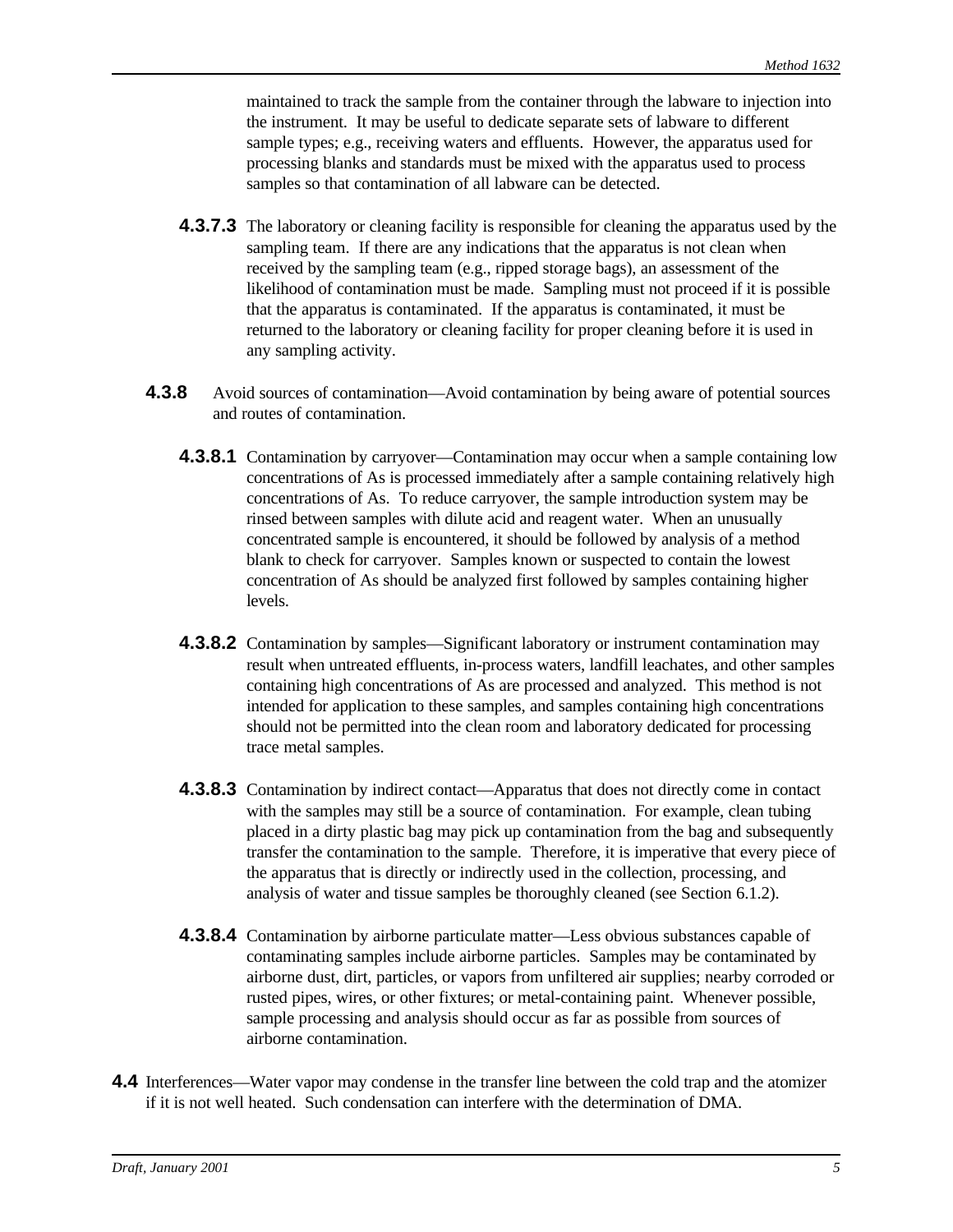# **5.0 Safety**

- **5.1** The toxicity or carcinogenicity of each chemical used in this method has not been precisely determined; however, each compound should be treated as a potential health hazard. Exposure to these compounds should be reduced to the lowest possible level. It is recommended that the laboratory purchase a dilute standard solution of the As and/or As species to be used in this method. If solutions are prepared from pure solids, they shall be prepared in a hood, and a NIOSH/MESA-approved toxic gas respirator shall be worn when high concentrations are handled.
- **5.2** This method does not address all safety issues associated with its use. The laboratory is responsible for maintaining a current awareness file of OSHA regulations for the safe handling of the chemicals specified in this method. A reference file of material safety data sheets (MSDSs) should also be made available to all personnel involved in these analyses. It is also suggested that the laboratory perform personal hygiene monitoring of each analyst who uses this method and that the results of this monitoring be made available to the analyst. Additional information on laboratory safety can be found in References 16.5-16.8.
- **5.3** Samples suspected to contain high concentrations of As and/or As species are handled using essentially the same techniques used in handling radioactive or infectious materials. Well-ventilated, controlled access laboratories are required. Assistance in evaluating the health hazards of particular laboratory conditions may be obtained from certain consulting laboratories and from State Departments of Health or Labor, many of which have an industrial health service. Each laboratory must develop a strict safety program for handling As and/or As species.
	- **5.3.1** Facility—When samples known or suspected of containing high concentrations (> 50 µg/Lor  $>500\mu$ g/g) of total As are handled, all operations (including removal of samples from sample containers, weighing, transferring, and mixing) should be performed in a glove box demonstrated to be leak tight or in a fume hood demonstrated to have adequate air flow. Gross losses to the laboratory ventilation system must not be allowed. Handling of the dilute solutions normally used in analytical and animal work presents no inhalation hazards except in an accident.
	- **5.3.2** Protective equipment—Disposable plastic gloves, apron or laboratory coat, safety glasses or mask, and a glove box or fume hood adequate for radioactive work should be used when handling arsenic powders. During analytical operations that may give rise to aerosols or dusts, personnel should wear respirators equipped with activated carbon filters.
	- **5.3.3** Training—Workers must be trained in the proper method of removing contaminated gloves and clothing without contacting the exterior surfaces.
	- **5.3.4** Personal hygiene—Hands and forearms should be washed thoroughly after each manipulation and before breaks (including coffee, lunch, and shift).
	- **5.3.5** Confinement—Isolated work areas posted with signs, with their own segregated glassware and tools, and with plastic absorbent paper on bench tops will aid in confining contamination.
	- **5.3.6** Effluent vapors—The effluent vapors from the atomic absorption spectrophotometer (AAS) should pass through either a column of activated charcoal or a trap designed to remove As and/or As species.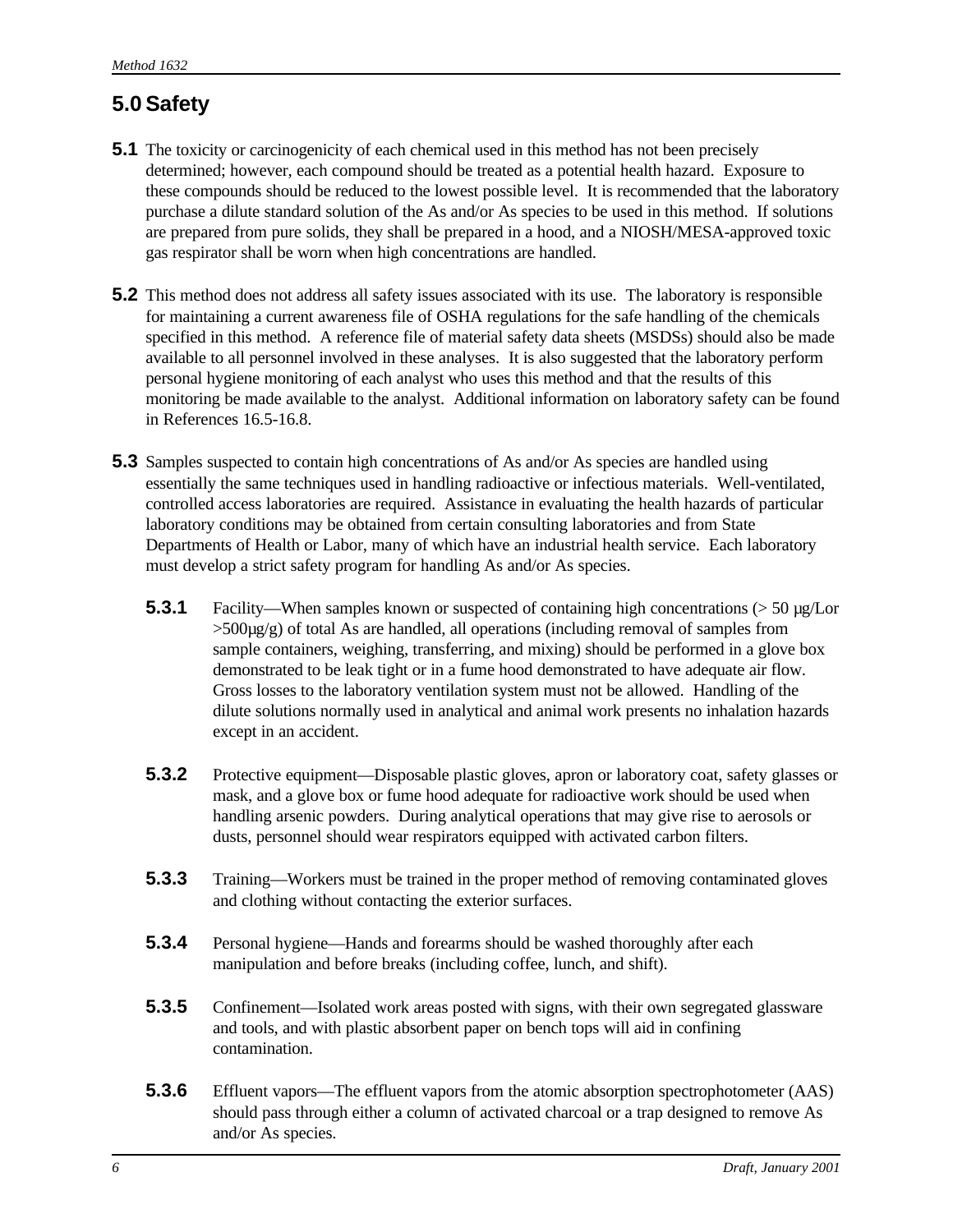- **5.3.7** Waste handling—Good waste handling techniques include minimizing contaminated waste. Plastic bag liners should be used in waste cans. Janitors and other personnel must be trained in the safe handling of waste.
- **5.3.8** Decontamination
	- **5.3.8.1** Decontamination of personnel—Use any mild soap with plenty of scrubbing action.
	- **5.3.8.2** Glassware, tools, and surfaces—Satisfactory cleaning may be accomplished by washing with any detergent and water.
- **5.3.9** Laundry—Clothing known to be contaminated should be collected in plastic bags. Persons who convey the bags and launder the clothing should be advised of the hazard and trained in proper handling. If the launderer knows of the potential problem, the clothing may be put into a washing machine without contact. The washing machine should be run through a full cycle before being used for other clothing.

### **6.0 Apparatus and Materials**

**NOTE:** *The mention of trade names or commercial products in this method is for illustrative purposes only and does not constitute endorsement or recommendation for use by the Environmental Protection Agency. Equivalent performance may be achievable using apparatus, materials, or cleaning procedures other than those suggested here. The laboratory is responsible for demonstrating equivalent performance.*

- **6.1** Sampling Equipment
	- **6.1.1** Sample collection bottles—Fluoropolymer, conventional or linear polyethylene, polycarbonate, or polypropylene, 500-1000 mL for aqueous samples. Glass or plastic (fluoropolymer, etc.) jars for tissue samples.
	- **6.1.2** Cleaning—Sample collection bottles, glass jars, and glass vials are cleaned with liquid detergent and thoroughly rinsed with reagent water. The bottles are then immersed in 1N trace metal grade HCl for at least 48 hours. The bottles are thoroughly rinsed with reagent water, air dried in a class 100 area, and double-bagged in new polyethylene zip-type bags until needed.

**NOTE:** *Plastic sample bottles should not be cleaned with HNO<sup>3</sup> as it oxidizes chemicals that may remain in the plastic.* 

- **6.1.3** Tissue digestion vials— Glass scintillation vials (25-mL) with fluoropolymer-lined lids are used for the digestion of tissue samples.
- **6.2** Equipment for bottle and glassware cleaning.
	- **6.2.1** Vats—Up to 200-L capacity, constructed of high-density polyethylene (HDPE) or other nonmetallic, non-contaminating material suitable for holding dilute HCl.
	- **6.2.2** Laboratory sink—In Class 100 clean area, with high-flow reagent water for rinsing.
	- **6.2.3** Clean bench—Class 100, for drying rinsed bottles.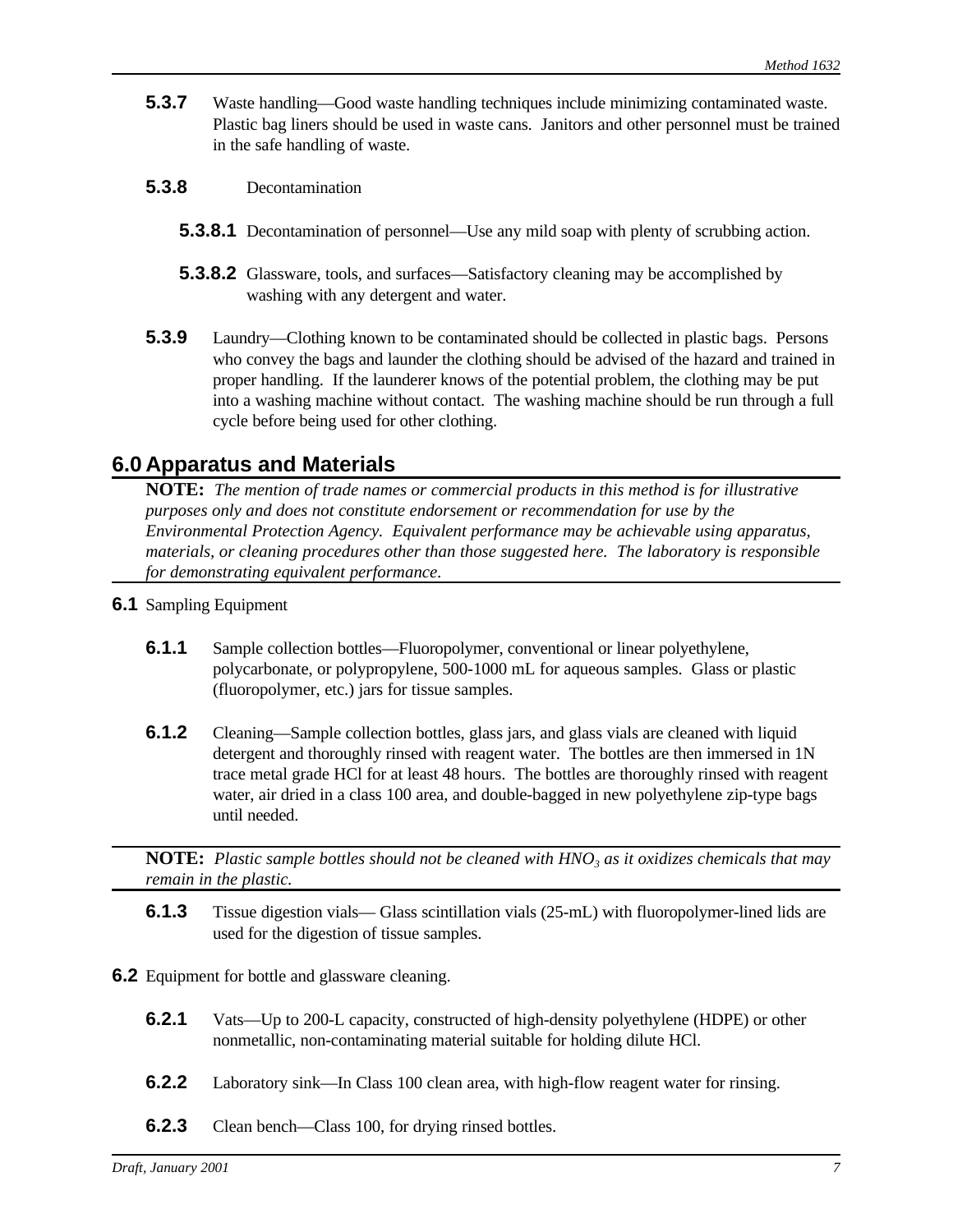- **6.3** Atomic absorption spectrophotometer (AAS)—Any AAS may serve as a detector. A bracket is required to hold the quartz atomizer in the optical path of the instrument. Table 3 gives typical conditions for the spectrophotometer.
	- **6.3.1** Electrodeless discharge lamp—For measuring As at 193.7 nm.
	- **6.3.2** Quartz cuvette burner tube (Reference 16.2)—70 mm long and 9 mm in diameter with two 6 mm O.D. side tubes, each 25 mm long. Figure 1A shows a schematic diagram of the tube and bracket.
- **6.4** Reaction vessel—Figure 1B shows the schematic diagram for the vessel used for the reaction of the sample with sodium borohydride. The system consists of the following:
	- **6.4.1** 125-mL gas wash bottle—Corning # 1760-125, or equivalent, onto which an 8 mm O.D. sidearm inlet tube 2 cm long has been grafted. A smaller reaction vessel (30-mL size) can be used for up to 5 mL aqueous samples and tissue digestates.
	- **6.4.2** Silicone rubber stopper septum—Ace Glass #9096-32, or equivalent.
	- **6.4.3** Four-way fluoropolymer stopcock valve—Capable of switching the helium from the purge to the analysis mode of operation.
	- **6.4.4** Flow meter/needle valve—Capable of controlling and measuring gas flow rate to the reaction vessel at  $150 (\pm 30)$  mL/minute.
	- **6.4.5** Silicone tubing—All glass-to-glass connections are made with silicone rubber sleeves.
- **6.5** Cryogenic trap—Figure 1C shows the schematic diagram for the trap. It consists of the following:
	- **6.5.1** Nichrome wire (22-gauge).
	- **6.5.2** Variacs for controlling Nichrome wire.
	- **6.5.3** A 6 mm O.D. borosilicate glass U-tube about 30 cm long with a 2 cm radius of bend (or similar dimensions to fit into a tall wide mouth Dewar flask), which has been silanized and packed halfway with 15% OV-3 on Chromosorb® W AW DMCS (45-60 mesh), or equivalent. The ends of the tube are packed with silanized glass wool.
		- **6.5.3.1** Conditioning the trap—The input side of the trap (the side that is not packed) is connected with silicone rubber tubing to He at a flow rate of 40 mL/min, and the trap is placed in an oven at 175 $\degree$ C for two hours. At the end of this time, two 25  $\mu$ L aliquots of GC column conditioner (Silyl-8®, Supelco, Inc., or equivalent) are injected through the silicone tubing into the glass trap. The trap is returned to the oven, with the He still flowing, for 24 hours.
		- **6.5.3.2** After conditioning, the trap is wrapped with approximately 1.8 m of 22-gauge Nichrome wire, the ends of which are affixed to crimp-on electrical contacts.
		- **6.5.3.3** The trap is connected by silicone rubber tubing to the output of the reaction vessel.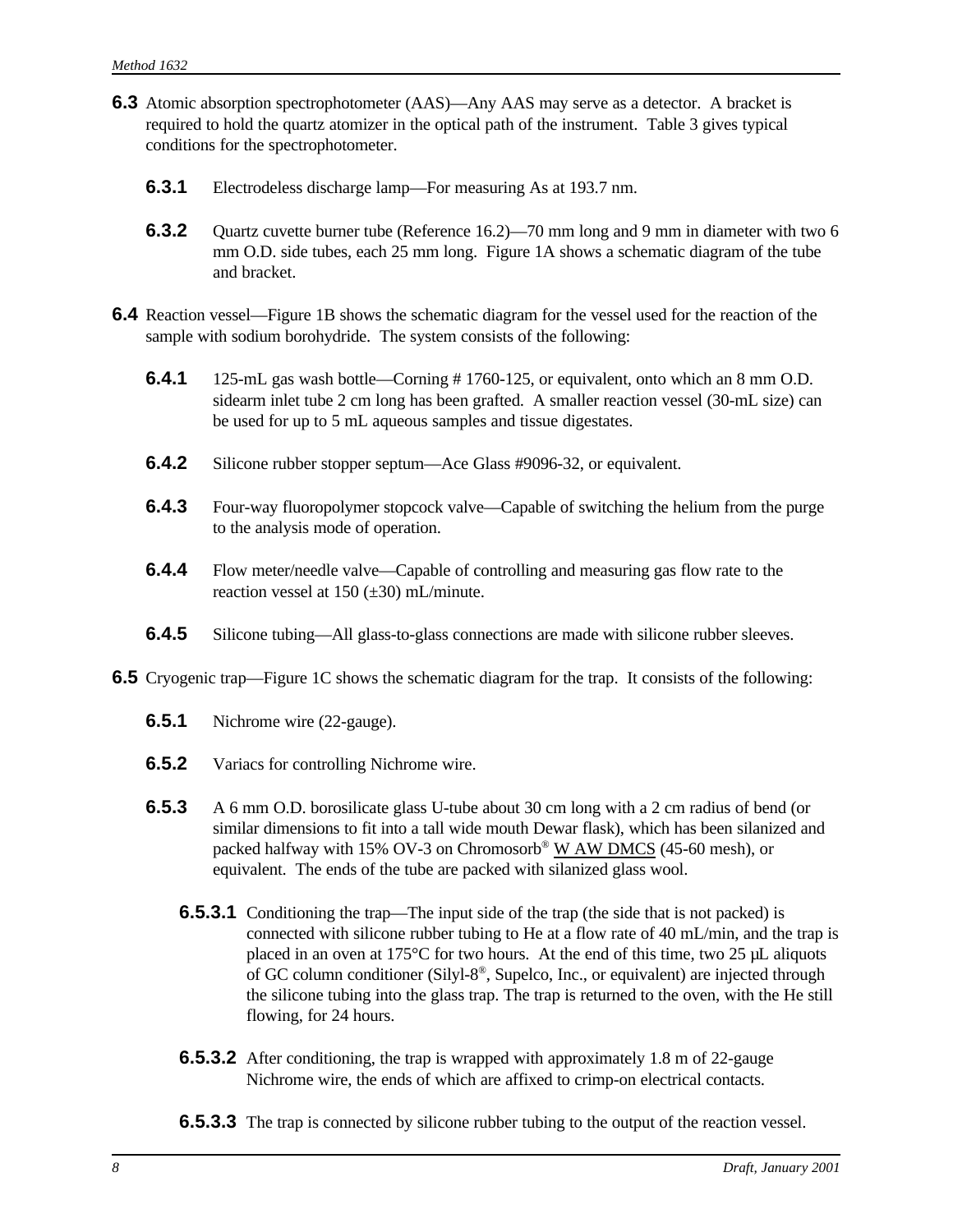The output side of the trap is connected by 6 mm O.D. borosilicate tubing that has been wrapped by Nichrome wire to the input of the flame atomizer.

- **6.5.4** Dewar flask—Capable of containing the trap described in Section 6.5.3.
- **6.6** Recorder/integrator—Any integrator with a range compatible with the AAS is acceptable.
- **6.7** Pipettors—All-plastic pneumatic fixed volume and variable pipettors in the range of 10 µL to 5.0 mL.
- **6.8** Analytical balance—Capable of weighing to the nearest 0.01 g.

## **7.0 Reagents and Standards**

- **7.1** River/reagent Water—Water demonstrated to be free from As species at the MDL as well as potentially interfering substances. The water can be prepared by distillation or collected from the field and filtered through a 0.2  $\mu$ m filter. It has been observed that deionized water can have an oxidizing potential that diminishes  $As^{3}$  response (References 16.1, 16.2, and 16.9).
- **7.2** Hydrochloric acid—Trace-metal grade, purified, concentrated, reagent-grade HCl.
	- **7.2.1** 6M hydrochloric acid—Equal volumes of trace metal grade concentrated HCl (Section 7.2) and river/reagent water (Section 7.1) are combined to give a solution approximately 6M in HCl.
	- **7.2.2** 2M hydrochloric acid—Trace metal grade concentrated HCl (Section 7.2) and river/reagent water (Section 7.1) are combined in a 1:6 ratio to give a solution approximately 2M in HCl.
- **7.3** Tris buffer—394 g of Tris-HCl (tris(hydroxymethyl)aminomethane hydrochloride) and 2.5 g of reagent grade NaOH (sodium hydroxide) are dissolved in river/reagent water (Section 7.1) to make 1.0 L of a solution that is 2.5 M tris-HCl and 2.475 M HCl.
- **7.4** Sodium hydroxide Reagent grade NaOH.
	- **7.4.1** 2M NaOH—Add 80 g of reagent grade NaOH to a 1-L flask. Add about 700 mL of river/reagent water. After the solid dissolves, dilute to 1 L to give a 2M NaOH solution.
	- **7.4.2** 0.02M NaOH—Add 10.0 mL of 2M NaOH (Section 7.4.1) to a 1-L flask. Dilute to 1 L with river/reagent water to give a 0.02M NaOH solution.
- **7.5** Sodium borohydride solution (NaBH<sub>4</sub>)—Four grams of > 98% NaBH<sub>4</sub> (previously analyzed and shown to be free of measurable As) are dissolved in 100 mL of 0.02 M NaOH solution. This solution is stable for only 8-10 hours, and must be made daily.
- **7.6** Liquid nitrogen  $(LN_2)$ —For cooling the cryogenic trap.
- **7.7** Helium—Grade 4.5 (standard laboratory grade) helium.
- **7.8** Hydrogen—Grade 4.5 (standard laboratory grade) hydrogen.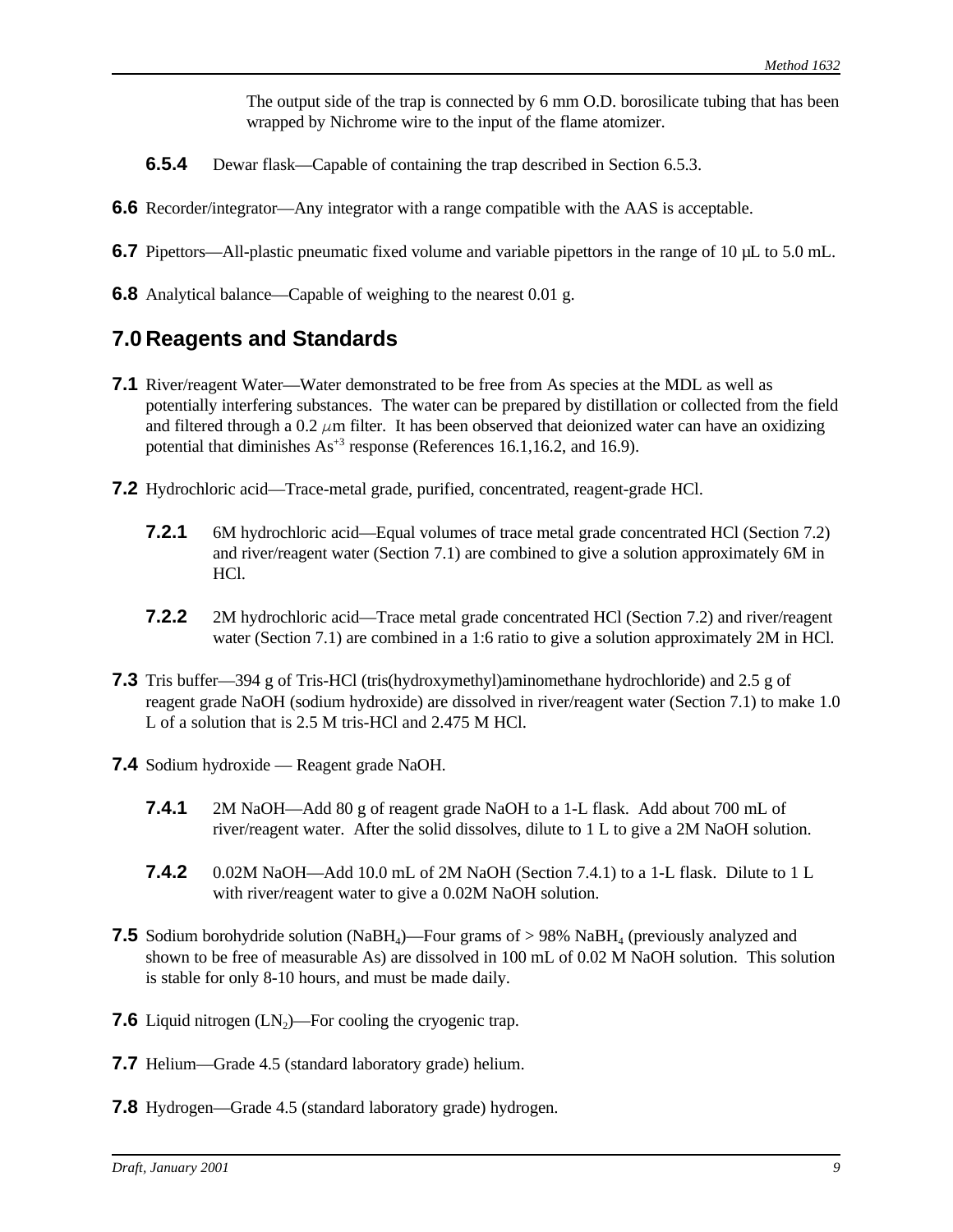**7.9** Air—Grade 4.5 (standard laboratory grade) air.

### **7.10** Ascorbic acid

- **7.10.1** 10% Ascorbic acid—Add 10 g reagent ascorbic acid to about 70 mL of river/reagent water (Section 7.1) and swirl to dissolve. After the powder dissolves, dilute to 100 mL, producing a solution which is stable for one year when stored at  $4^{\circ}$ C.
- **7.10.2** 0.1% Ascorbic acid—Dilute 10 mL of 10% ascorbic acid solution to 1 L with river/reagent water. This solution should be made as needed.
- **7.11** Arsenic standards—It is recommended that laboratories purchase standard solutions of 1000 mg/L and dilute them to make working standard solutions (Section 7.13.6). Sections 7.13.1 through 7.13.4 give directions for making stock solutions if a source is not readily available.
	- **7.11.1** Arsenite (As<sup>+3</sup>) standard—A 1000 mg/L stock solution is made up by the dissolution of 1.73 g of reagent grade  $NaAsO<sub>2</sub>$  in 1.0 L of the 0.1% ascorbic acid solution (Section 7.12.2). This solution is stable for at least one year if kept refrigerated in an amber bottle.
	- **7.11.2** Arsenate (As<sup>+5</sup>) standard—To prepare a 1000 mg/L stock solution, 4.16 g of reagent grade  $Na<sub>2</sub>HAsO<sub>4</sub> - 7H<sub>2</sub>O$  are dissolved in 1.0 L of river/reagent water (Section 7.1). This stock solution has been found to be stable for at least 10 years.
	- **7.11.3** Monomethylarsonate (MMA) standard—To prepare a stock solution of 1000 mg/L, 3.90 g of  $CH_3AsO(ONa)_2 - 6H_2O$  is dissolved in 1.0 L of river/reagent water (Section 7.1). This stock solution has been found to be stable for at least 10 years.
	- **7.11.4** Dimethylarsinate (DMA) standard—To prepare a stock solution of 1000 mg/L, 2.86 g of reagent grade  $\text{CH}_3$ <sub>2</sub>AsO<sub>2</sub>Na-3H<sub>2</sub>O (cacodylic acid, sodium salt) is dissolved in 1.0 L river/reagent water (Section 7.1). This stock solution has been found to be stable for at least 10 years.
	- **7.11.5** Working standard solution A—Prepare an intermediate solution containing 10 mg/L of  $\text{As}^{3+}$ , MMA and DMA combining measured aliquots of the above stock solutions (7.13.1, 7.13.3 and 7.13.4) and diluting to a measured volume with river/reagent water. Prepare a working standard solution containing 500  $\mu$ g/L of As<sup>3+</sup>, MMA and DMA by diluting the intermediate solution in river/reagent water.

**NOTE:**  $As^{3+}$  is used for calibrating the analytical system for inorganic arsenic  $(As^{3+} + As^{5+})$ .

- **7.11.6** Working standard solution B—Prepare an intermediate solution containing 10 mg/L of  $\text{As}^{3+}$ ,  $As<sup>5+</sup>$ , MMA and DMA combining measured aliquots of the above stock solutions (7.13.1) through 7.13.4) and diluting to a measured volume with river/reagent water. Prepare a working standard solution containing 500  $\mu$ g/L of As<sup>3+</sup>,As<sup>5+</sup>, MMA and DMA by diluting the intermediate solution in river/reagent water.
- **7.12** Corn oil—Reference matrix for tissue samples.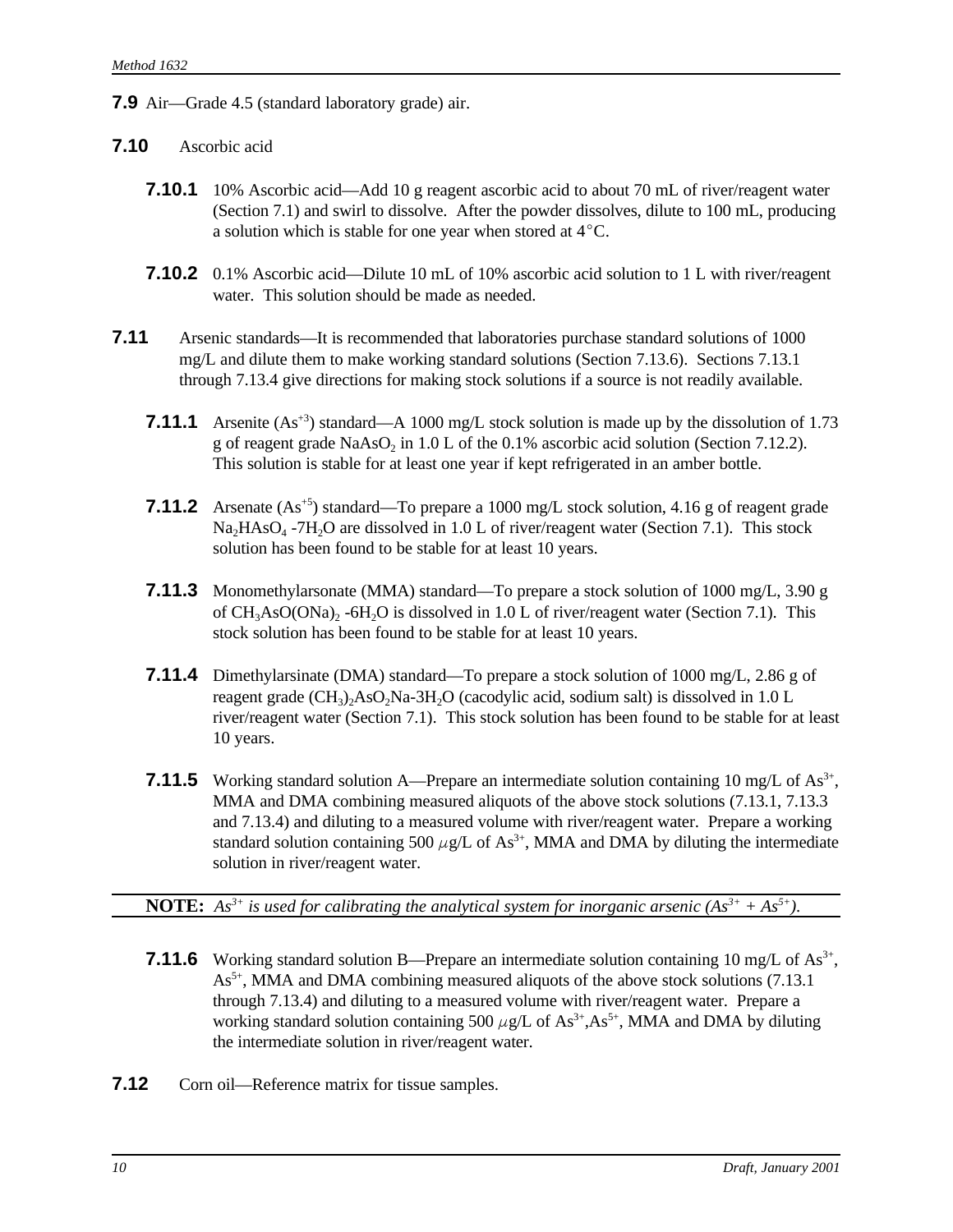# **8.0 Sample Collection, Preservation, and Storage**

- **8.1** Sample collection—Aqueous samples are collected as described in the Sampling Method (Reference 16.3). Tissue samples are collected as described in Reference 16.10.
- **8.2** Sample filtration—This step is not required if total IA and/or As species are the target analyte(s). For dissolved IA and/or As species, samples and field blanks are filtered through a 0.45 µm capsule filter at the field site as described in the Sampling Method. If the dissolved As species are required analytes, the water sample must be field filtered without contact to air. This can be accomplished by using a capsule filter and exercising care during the filtration process. The extra care is necessary because anoxic water may contain high concentrations of soluble iron and manganese that rapidly precipitate when exposed to air. Iron and manganese hydroxy/oxides precipitates remove dissolved As from water. After the sample is filtered, however, the concern is not as great. The samples are preserved through acidification, and when the water is acidified these precipitates will dissolve.
- **8.3** Water sample preservation—Sample preservation must be performed in the field to reduce changes in As speciation that may occur during transport and storage. Water samples are acidified to pH <2 with hydrochloric acid (3 mL 6M HCl/L sample) and stored at  $0-4^{\circ}$  C from the time of collection until analysis. Other preservation techniques for water and a variety of matrices have been explored (References 16.1 and 16.11 through 16.13) but only the procedure described here is to be used. If As species are not target analytes, the samples may be preserved upon receipt by the laboratory.
	- **8.3.1** Wearing clean gloves, remove the cap from the sample bottle, add the volume of reagent grade acid that will bring the  $pH$  to  $\lt 2$  and recap the bottle immediately. If the bottle is full, withdraw the necessary volume using a precleaned plastic pipette and then add the acid.

**NOTE:** *When testing pH, do not dip pH paper or a pH meter into the sample; remove a small aliquot with a clean pipette and test the pH of the aliquot.*

- **8.3.2** Store the preserved sample for a minimum of 48 hours at 0-4°C to allow the As adsorbed on the container walls to completely dissolve in the acidified sample.
- **8.3.3** Sample bottles should be stored in polyethylene bags at 0-4<sup>°</sup>C until analysis.
- **8.3.3** The holding time for aqueous samples is 28 days from the time of collection until the time of analysis.
- **8.4** Tissue sample preservation—The tissue sample must be frozen in the sampling container at less than 18 °C or freeze-dried and stored at room temperature. The holding time for tissue samples is 2 years.

# **9.0 Quality Control/Quality Assurance**

**9.1** Each laboratory that uses this method is required to operate a formal quality assurance program (Reference 16.3). The minimum requirements of this program consist of an initial demonstration of laboratory capability, analysis of samples spiked with As and/or As species to evaluate and document data quality, and analysis of standards and blanks as tests of continued performance. To determine if the results of analyses meet the performance characteristics of the method, laboratory performance is compared to established performance criteria.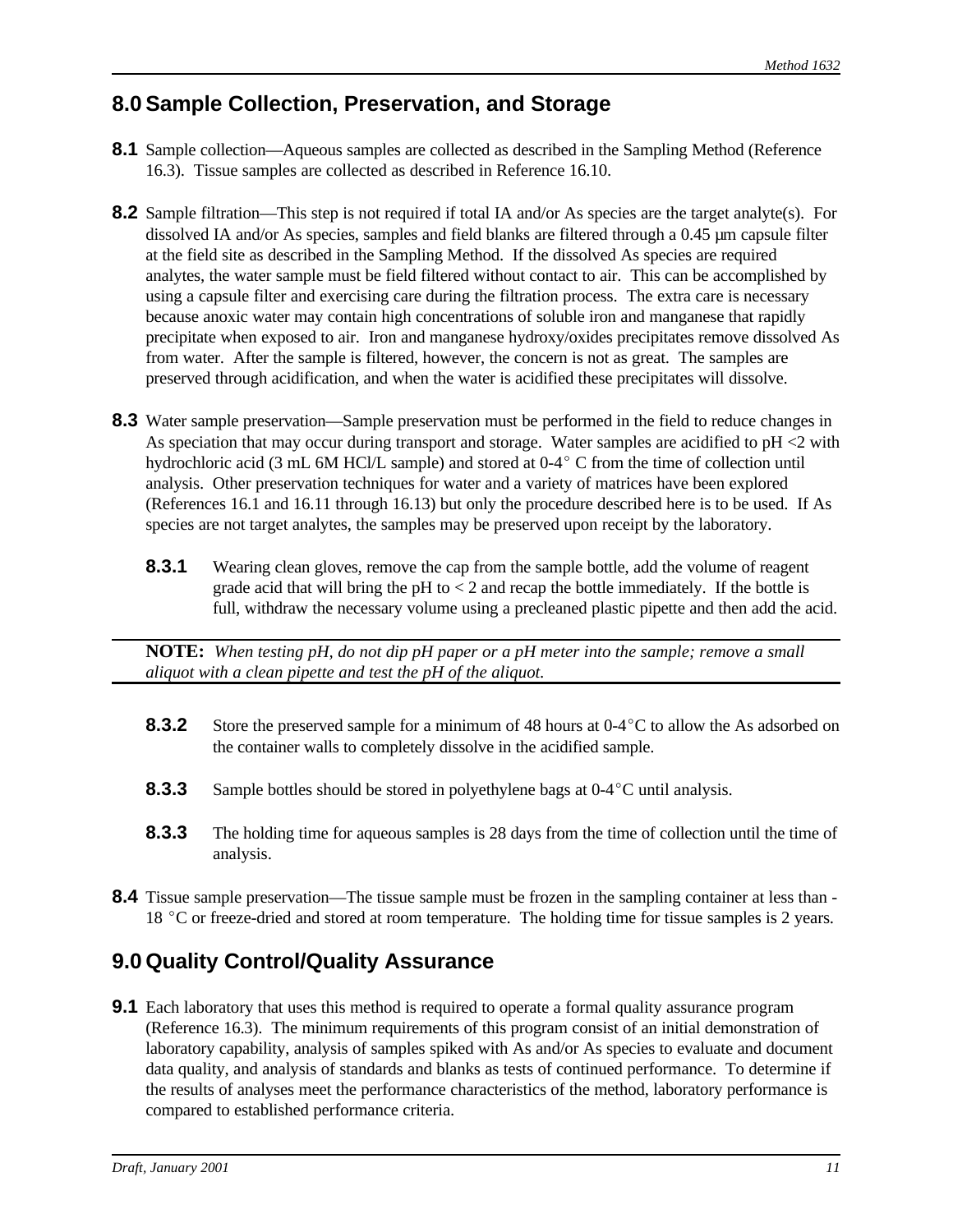- **9.1.1** The laboratory shall make an initial demonstration of the ability to generate acceptable accuracy and precision with this method. This ability is established as described in Section 9.2.
- **9.1.2** In recognition of advances that are occurring in analytical technology, the laboratory is permitted to exercise certain options to eliminate interferences or lower the costs of measurements. These options include alternate digestion, concentration, and cleanup procedures, and changes in instrumentation. Alternate determinative techniques such as the substitution of a colorimetric technique or changes that degrade method performance are not allowed. If an analytical technique other than the techniques specified in this method is used, that technique must have a specificity equal to or better than the specificity of the techniques in the referenced method for the analytes of interest.
	- **9.1.2.1** Each time this method is modified, the laboratory is required to repeat the procedures in Section 9.2. If the change will affect the detection limit of the method, the laboratory is required to demonstrate that the MDL (40 CFR part 136, Appendix B) is less than or equal to the MDL for this method or one-third the regulatory compliance level, whichever is greater. If the change will affect calibration, the laboratory must recalibrate the instrument according to Section 10.0 of this method.
	- **9.1.2.2** The laboratory is required to maintain records of modifications made to this method. These records include the following, at a minimum:
		- **9.1.2.2.1** The names, titles, addresses, and telephone numbers of the analyst(s) who performed the analyses and modification, and of the quality control officer who witnessed and will verify the analyses and modification.
		- **9.1.2.2.2** A listing of metals measured (As and/or As species), by name and CAS Registry number.
		- **9.1.2.2.3** A narrative stating reason(s) for the modification(s).
		- **9.1.2.2.4** Results from all quality control (QC) tests comparing the modified method to this method, including:
			- (a) Calibration (Section 10.1)
			- (b) Calibration verification (Section 9.5 and 10.2)
			- (c) Initial precision and recovery (Section 9.2.2)
			- (d) Analysis of blanks (Section 9.6)
			- (e) Matrix spike/matrix spike duplicate analysis (Section 9.3 and 9.4)
			- (f) Ongoing precision and recovery (Section 9.7)
		- **9.1.2.2.5** Data that will allow an independent reviewer to validate each determination by tracing the instrument output (peak height, area, or other signal) to the final result. These data are to include, where possible:
			- (a) Sample numbers and other identifiers
			- (b) Preparation dates
			- (c) Analysis dates and times
			- (d) Analysis sequence/run chronology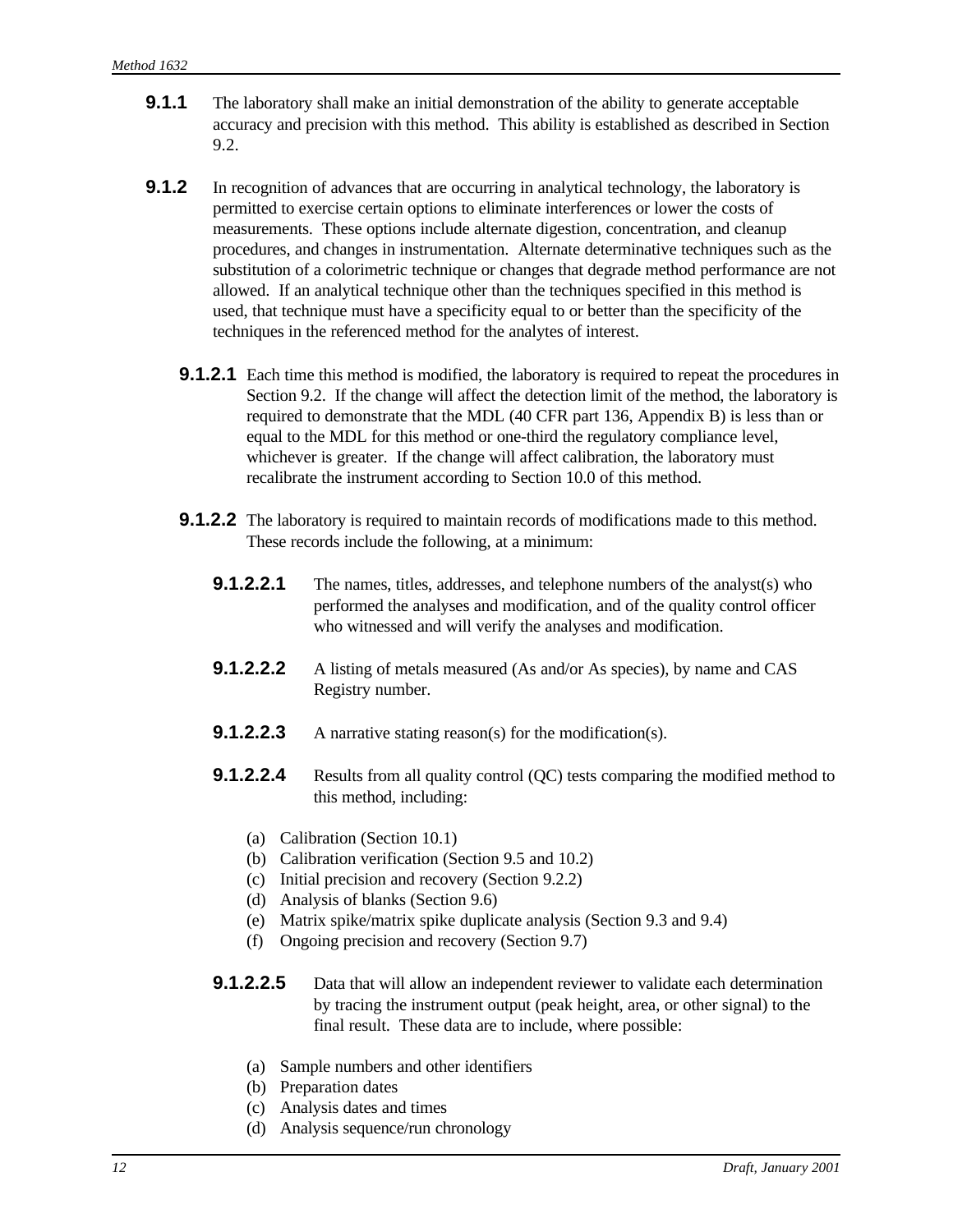- (e) Sample volume
- (f) Volume before each preparation step
- (g) Volume after each preparation step
- (h) Final volume before analysis
- (i) Dilution data
- (j) Instrument and operating conditions (make, model, revision, modifications)
- (k) Sample introduction system (ultrasonic nebulizer, hydride generator, flow injection system, etc.)
- (l) Operating conditions (ashing temperature, temperature program, flow rates, etc.)
- (m) Detector (type, operating conditions, etc.)
- (n) Printer tapes and other recordings of raw data
- (o) Quantitation reports, data system outputs, and other data to link the raw data to the results reported
- **9.1.3** Analyses of blanks are required to demonstrate freedom from contamination. Section 9.6 describes the required blank types and the procedures and criteria for analysis of blanks.
- **9.1.4** The laboratory shall spike at least 10% of the samples with As species to monitor method performance. Section 9.3 describes this test. When results of these spikes indicate atypical method performance, an alternate extraction or cleanup technique must be used to bring method performance within acceptable limits. If method performance for spikes cannot be brought within the limits given in this method, the result may not be reported or used for permitting or regulatory compliance purposes.
- **9.1.5** The laboratory shall, on an ongoing basis, demonstrate through calibration verification (for water and tissue samples) and through analysis of the ongoing precision and recovery aliquot (for tissue samples) that the analytical system is within specified limits. Sections 9.5 and 9.7 describe these required procedures.
- **9.1.6** The laboratory shall maintain records to define the quality of data that are generated. Section 9.3.4 describes the development of accuracy statements.
- **9.2** Initial demonstration of laboratory capability.
	- **9.2.1** Method detection limit—To establish the ability to detect each As species, the laboratory must determine the MDL for each analyte per the procedure in 40 CFR 136, Appendix B using the apparatus, reagents, and standards that will be used in the practice of this method. The laboratory must produce an MDL for each analyte that is no more than one-tenth the regulatory compliance level or that is less than or equal to the MDL listed in Table 1, whichever is greater.
	- **9.2.2** Initial precision and recovery (IPR)—To establish the ability to generate acceptable precision and recovery, the laboratory shall perform the following operations.
		- **9.2.2.1** Analyze four aliquots of river/reagent water (Section 7.1) or corn oil (tissue reference matrix; Section 7.14) spiked with the analyte(s) of interest at one to five times the ML (Table 1). All sample preparation steps, and the containers, labware, and reagents that will be used with samples must be used in this test.
		- **9.2.2.2** Using results of the set of four analyses, compute the average percent recovery (X) of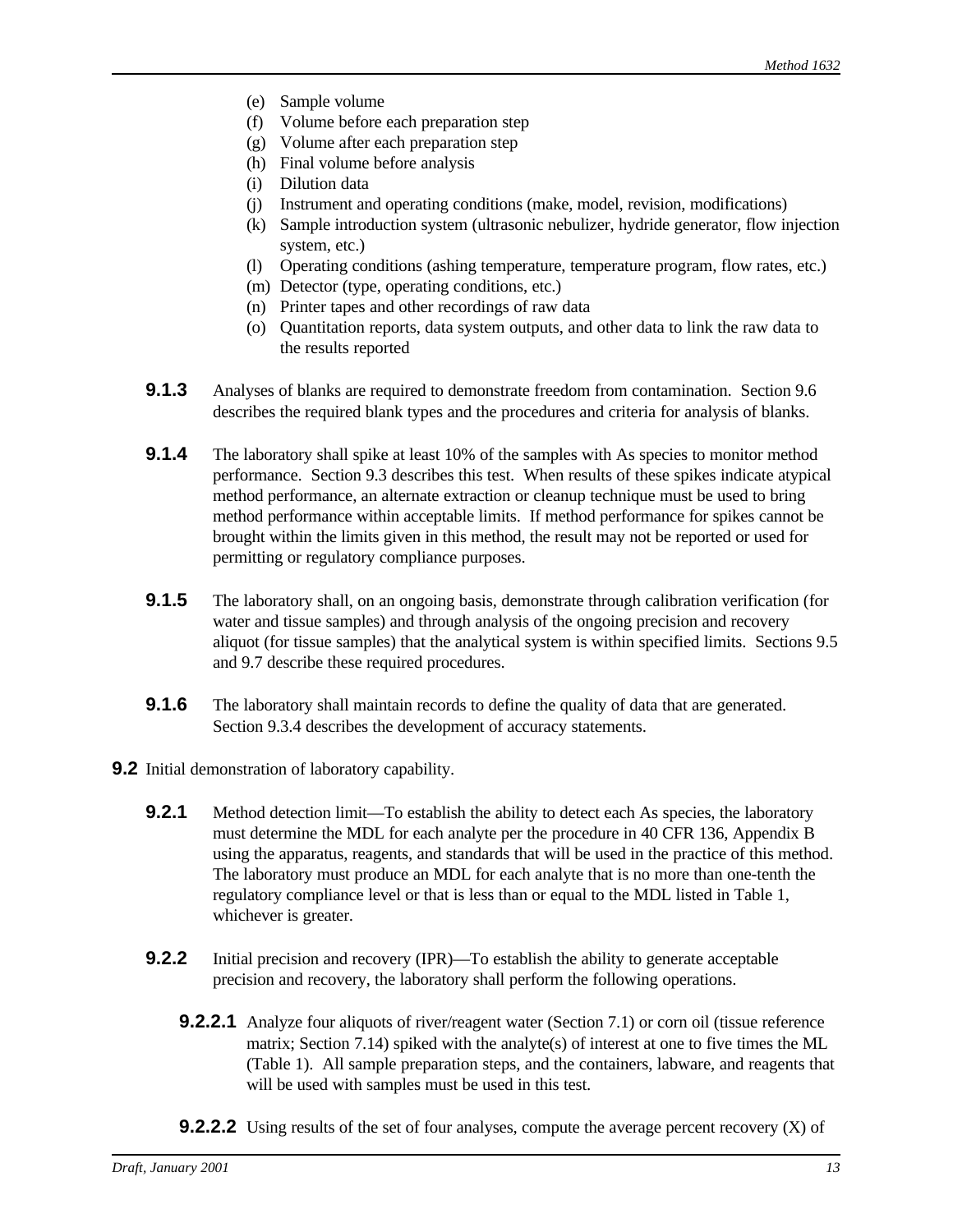each analyte in each aliquot and the standard deviation (s) of the recovery of the analyte.

- **9.2.2.3** Compare X and s for each analyte with the corresponding limits for initial precision and recovery in Table 2. If s and X meet the acceptance criteria, system performance is acceptable and analysis of blanks and samples may begin. If, however, s exceeds the precision limit or X falls outside the range for accuracy, system performance is unacceptable. The laboratory should correct the problem and repeat the test (Section 9.2.2.1).
- **9.2.3** Quality control sample (QCS)—The QCS must be prepared from a source different from that used to produce the calibration standards. River/reagent water and marine water that contain certified concentrations of total As may be purchased. Certified reference materials for As species are not currently available. When beginning use of this method and on a quarterly basis, or as required to meet data quality needs, the calibration standards and acceptable instrument performance must be verified with the preparation and analyses of a QCS (Section 7.10). To verify the calibration standards, the determined mean concentration from three analyses of the QCS must be within  $\pm$  10% of the stated QCS value. If the QCS is not within the required limits, an immediate second analysis of the QCS is recommended to confirm unacceptable performance. If the calibration standards and/or acceptable instrument performance cannot be verified, the source of the problem must be identified and corrected before proceeding with further analyses.
- **9.3** Method Accuracy—To assess the performance of the method on a given sample matrix, the laboratory must perform matrix spike (MS) and matrix spike duplicate (MSD) sample analyses on 10% of the samples from each site being monitored, or at least one MS sample analysis and one MSD sample analysis must be performed for each sample set (samples collected from the same site at the same time, to a maximum of 10 samples), whichever is more frequent.
	- **9.3.1** The concentration of the MS and MSD is determined as follows:
		- **9.3.1.1** If, as in compliance monitoring, the concentration of analyte(s) in the sample is being checked against a regulatory concentration limit, the spike must contain the analyte(s) at that limit or at one to five times the background concentration, whichever is greater.
		- **9.3.1.2** If the concentration(s) is not being checked against a regulatory limit, the concentration(s) must be at one to five times the background concentration or at one to five times the ML(s) in Table 1, whichever is greater.
	- **9.3.2** Assessing spike recovery
		- **9.3.2.1** Determine the background concentration (B) of As species by analyzing one sample aliquot according to the procedures in Section 11.0.
		- **9.3.2.2** Prepare a matrix spiking solution that will produce the appropriate level (Section 9.3.1) of analyte(s) of interest in the sample when the spiking solution is added.
		- **9.3.2.3** Spike two additional aliquots with the matrix spiking solution and analyze these aliquots to determine the concentration after spiking (A).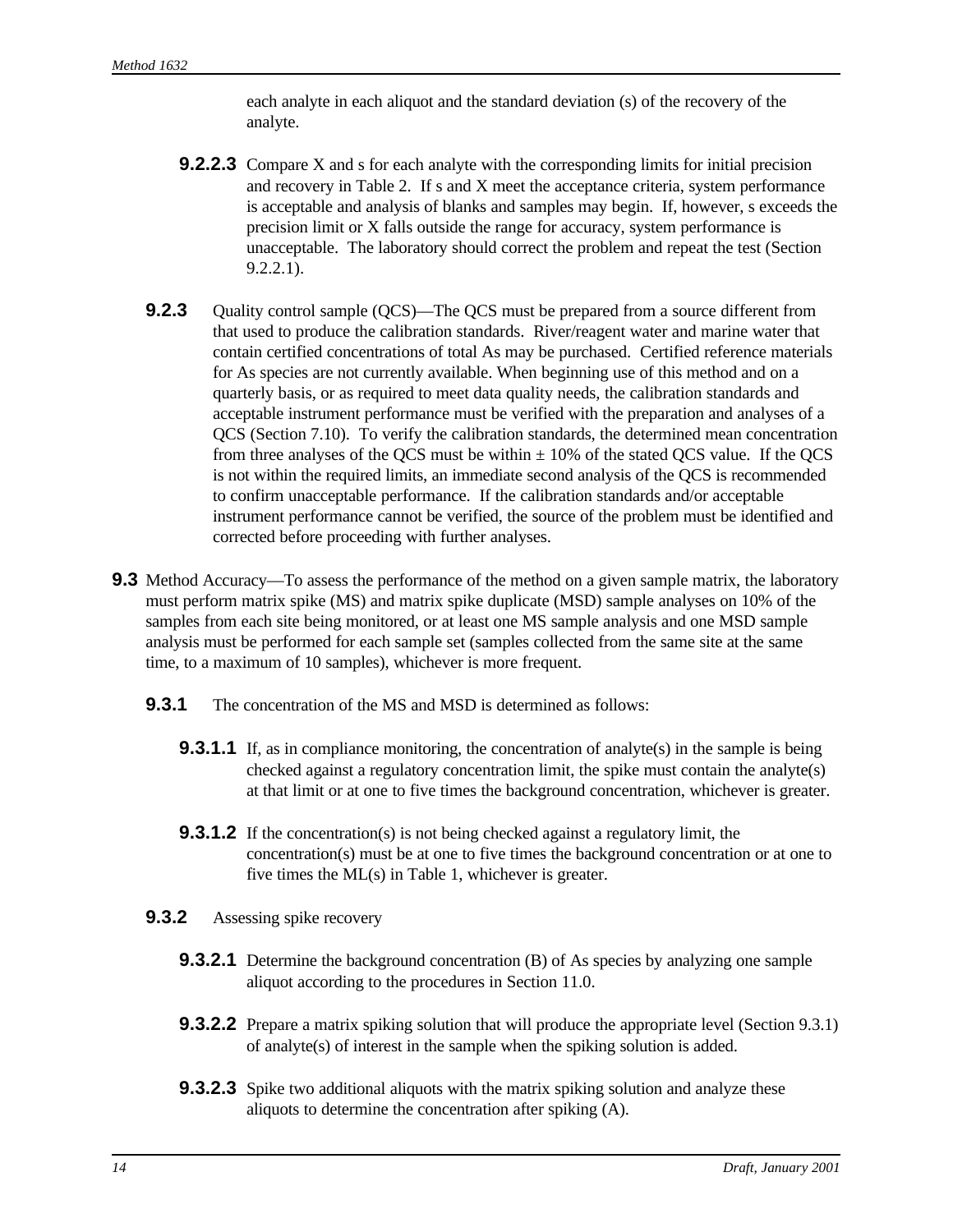**9.3.2.4** Calculate each percent recovery of the matrix spike and matrix spike duplicate by using Equation 1.

### **Equation 1**

$$
P = 100 * \frac{A - B}{T}
$$

| Where $P =$ Percent recovery of the spike    |
|----------------------------------------------|
| $A =$ Concentration of the spiked aliquot    |
| $B =$ Background concentration of the sample |

 $T =$  Known value of the spike

- **9.3.3** Compare the percent recovery (P) with the corresponding QC acceptance criteria in Table 2. If P falls outside the designated range for recovery, the result has failed the acceptance criteria.
	- **9.3.3.1** If the system performance is unacceptable, analyze the calibration verification standard (CALVER, Section 9.5.2) for water samples, or the ongoing precision and recovery sample (Section 9.7) for tissue samples. If the CALVER or OPR is within acceptance criteria (Table 2), the analytical system is within specified limits and the problem can be attributed to the sample matrix.
	- **9.3.3.2** For samples that exhibit matrix problems, further isolate As species from the sample matrix using chelation, extraction, concentration, or other means, and repeat the accuracy test (Sections 9.3.2).

**NOTE:** *The use of these techniques to reduce matrix problems may affect the speciation of the As in solution.*

- **9.3.3.3** If matrix problems cannot be corrected and the recovery for As species remains outside the acceptance criteria, the analytical result in the unspiked sample is suspect and may not be reported or used for permitting or regulatory compliance purposes.
- **9.3.4** Recovery for samples should be assessed and records maintained.
	- **9.3.4.1** After the analysis of five samples of a given matrix type (river water, lake water, etc.) for which As species pass the tests in Section 9.3.3, compute the average percent recovery (P) ( $P =$  percent recovery in 9.3.2.4) and the standard deviation of the percent recovery (SP). Express the accuracy assessment as a percent recovery interval from P-2SP to P+2SP for each matrix. For example, if  $P = 90\%$  and  $SP = 10\%$  for five analyses of river water, the accuracy interval is expressed as 70-110%.
	- **9.3.4.2** Update the accuracy assessment in each matrix regularly (e.g., after each 5-10 new measurements).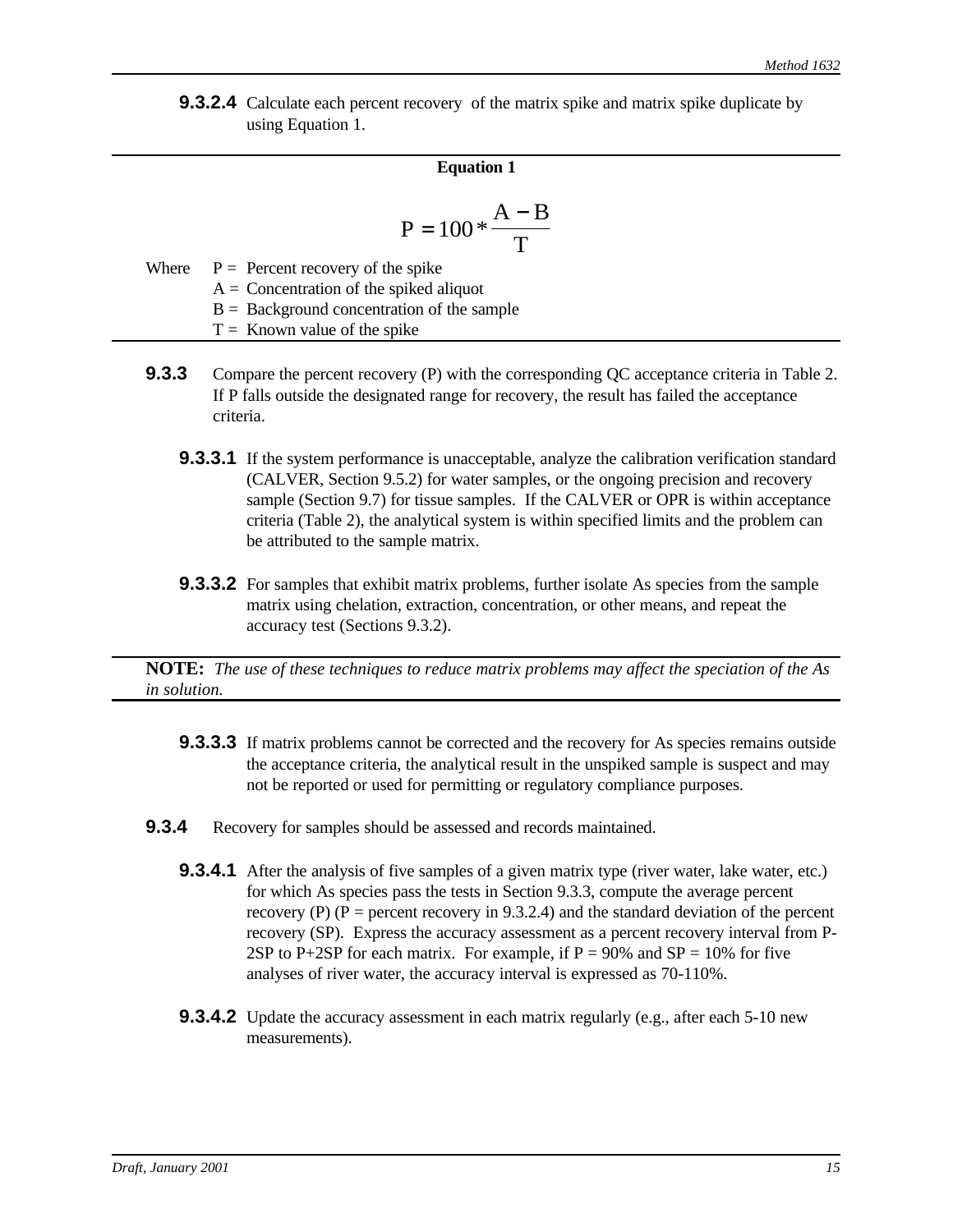### **9.4** Precision of MS/MSD

**9.4.1** Calculate the relative percent difference (RPD) between the MS and MSD using the concentrations found in the MS and MSD (Equation 1). Do not use the recoveries calculated in Section 9.3.2.4 for this calculation because the RPD of recoveries is inflated when the background concentration is near the spike concentration.

Equation 2  
\n
$$
RPD = 100 * \frac{(|D_1 - D_2|)}{\frac{1}{2}(D_1 + D_2)}
$$

Where:

RPD = Relative percent difference  $D_1$  = Concentration of the analyte in the MS sample  $D_2$  = Concentration of the analyte in the MSD sample

- **9.4.2** Compare the RPD with the limits in Table 2. If the criteria are not met, the analytical system performance is judged to be unacceptable. Correct the problem and reanalyze all samples in the sample set associated with the MS/MSD that failed the RPD test.
- **9.5** Calibration verification (also see Section 10.2)
	- **9.5.1** Calibration verification (CALVER) shall be performed immediately after the analytical system is calibrated or before analyzing any samples in a sample batch. In addition, the CALVER standard shall be analyzed after every 10 samples and after the last analytical sample in a sample batch. Refer to Section 10.2.2 and 10.2.3 for procedures on analyzing the CALVER standard.
	- **9.5.2** Recovery of the CALVER standard must be within the control limits specified in Table 2. If recovery of the CALVER standard is outside the control limits in Table 2, the analysis must be stopped, the problem corrected, the instrument recalibrated, and the calibration verified. Samples processed after the last satisfactory calibration verification must be re-analyzed.
- **9.6** Blanks—Blanks are analyzed to demonstrate freedom from contamination.
	- **9.6.1** Calibration blanks– A calibration blank consists of river/reagent water placed in the reaction vessel and analyzed like a sample (Section 11.4 and 11.5). At least one calibration blank must be analyzed after calibration. A calibration blank is also analyzed after each analysis of the CALVER standard (Section 9.5). If As species or any potentially interfering substance is found in the blank at a concentration equal to or greater than the MDL (Table 1), sample analysis must be halted, the source of the contamination determined, the problem corrected, and the sample batch and a fresh calibration blank reanalyzed.
	- **9.6.2** Method blanks—The method blank is an aliquot of river/reagent water or corn oil (tissue reference matrix; Section 7.14) that is treated exactly as a sample including exposure to all glassware, equipment and reagents that are used with samples. It is used to determine if analytes or interferences are present in the laboratory environment, the reagents, or the apparatus.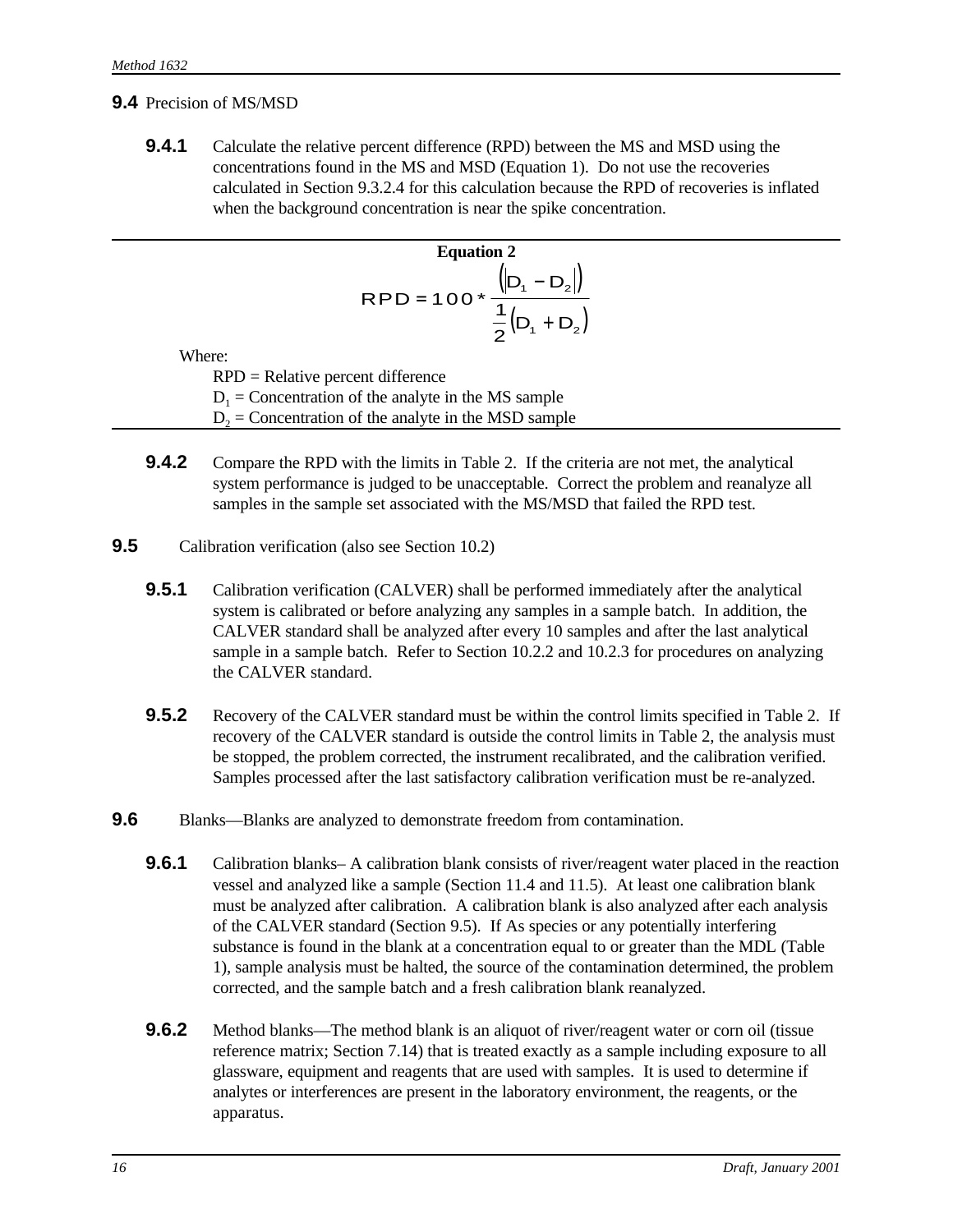**9.6.2.1** Prepare a minimum of 1 method blank with each sample batch (samples of the same matrix started through the preparation process on the same 12-hour shift, to a maximum of 20 samples). Three method blanks are preferred.

**NOTE:** *Method blanks for water samples are identical to the calibration blanks (see Section 9.6.1). Analyze the method blank immediately after analysis of the CALVER (Section 9.5) for water samples, or OPR (Section 9.7) for tissue samples, to demonstrate freedom from contamination.*

- **9.6.2.2** If As species or any potentially interfering substance is found in the blank at a concentration equal to or greater than the MDL (Table 1), sample analysis must be halted, the source of the contamination determined, the problem corrected, and the sample batch and a fresh method blank reanalyzed.
- **9.6.2.3** Alternatively, if a sufficient number of method blanks (three minimum) are analyzed to characterize the nature of a blank, the average concentration plus two standard deviations must be less than the regulatory compliance level.
- **9.6.2.4** If the result for a single method blank remains above the MDL or if the result for the average concentration plus two standard deviations of three or more blanks exceeds the regulatory compliance level, results for samples associated with those blanks may not be reported or used for permitting or regulatory compliance purposes. Stated another way, results for all initial precision and recovery tests (Section 9.2) and all samples must be associated with an uncontaminated method blank before these results may be reported or used for permitting or regulatory compliance purposes.
- **9.6.3** Field blanks for water samples
	- **9.6.3.1** Analyze the field blank(s) shipped with each set of samples (samples collected from the same site at the same time, to a maximum of 10 samples). If the samples are filtered for the determination of dissolved As and/or As species, the field blank shall be filtered as well. Analyze the blank immediately before analyzing the samples in the batch.
	- **9.6.3.2** If As species or any potentially interfering substance is found in the field blank at a concentration equal to or greater than the ML (Table 1), or greater than one-fifth the level in the associated sample, whichever is greater, results for associated samples may be the result of contamination and may not be reported or used for permitting or regulatory compliance purposes.
	- **9.6.3.3** Alternatively, if a sufficient number of field blanks (three minimum) are analyzed to characterize the nature of the field blank, the average concentration plus two standard deviations must be less than the regulatory compliance level or less than one-half the level in the associated sample, whichever is greater.
	- **9.6.3.4** If contamination of the field blanks and associated samples is known or suspected, the laboratory should communicate this to the sampling team so that the source of contamination can be identified and corrective measures taken before the next sampling event.
- **9.6.4** Equipment blanks—Before any sampling equipment is used at a given site, the laboratory or cleaning facility is required to generate equipment blanks to demonstrate that the sampling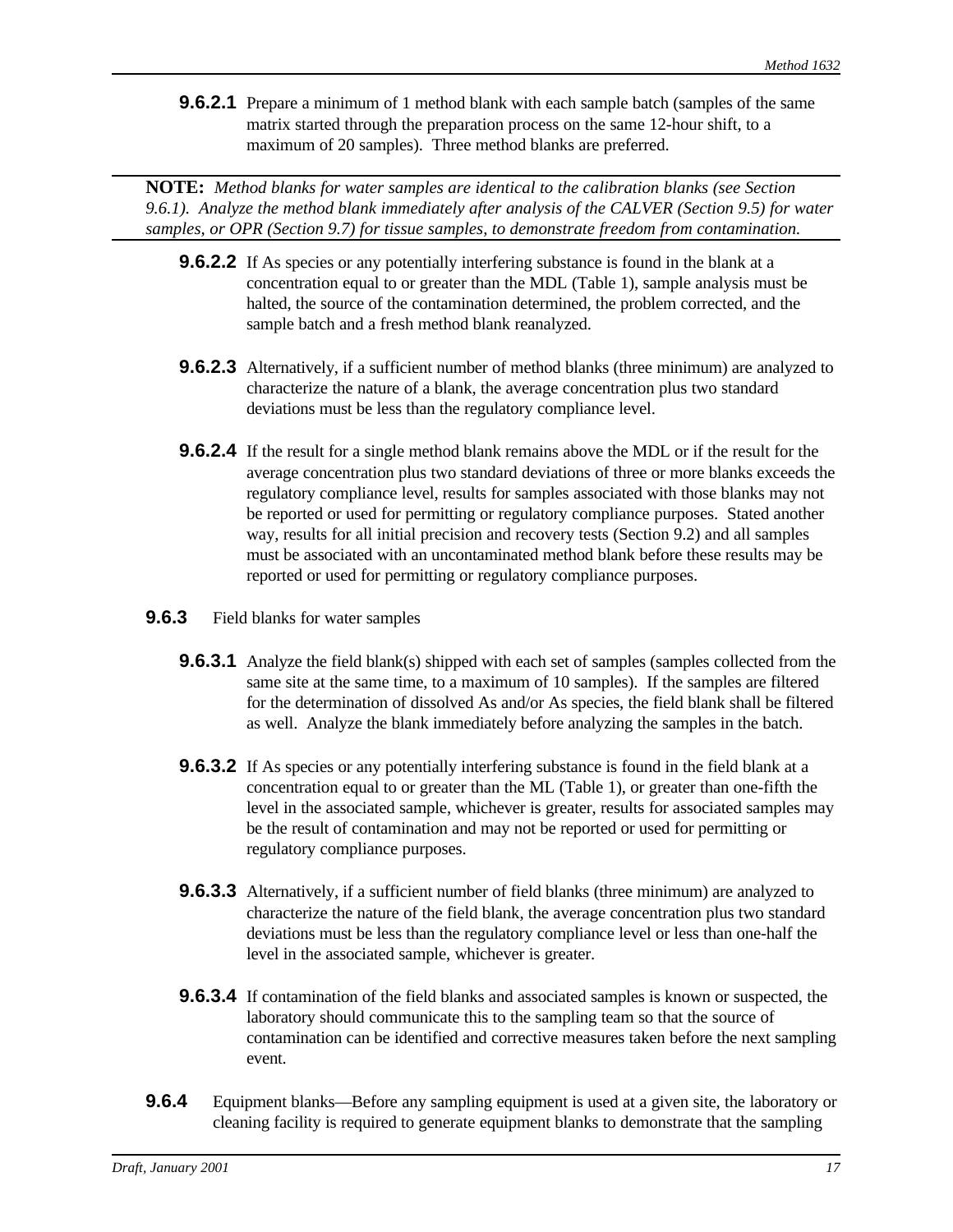equipment is free from contamination. Two types of equipment blanks are required: bottle blanks and sampler check blanks.

- **9.6.4.1** Bottle blanks—After undergoing appropriate cleaning procedures (Section 6.1.2), bottles should be subjected to conditions of use to verify the effectiveness of the cleaning procedures. A representative set of sample bottles should be filled with river/reagent water (Section 7.1) acidified to pH < 2 and allowed to stand for a minimum of 24 hours. Ideally, the time that the bottles are allowed to stand should be as close as possible to the actual time that sample will be in contact with the bottle. After standing, the water should be analyzed for any signs of contamination. If any bottle shows signs of contamination, the problem must be identified, the cleaning procedures corrected or cleaning solutions changed, and all affected bottles cleaned again.
- **9.6.4.2** Sampler check blanks for water samples—Sampler check blanks are generated in the laboratory or at the equipment cleaning contractor's facility by processing river/reagent water (Section 7.1) through the sampling devices using the same procedures that are used in the field (see Sampling Method). Therefore, the "clean hands/dirty hands" technique used during field sampling should be followed when preparing sampler check blanks at the laboratory or cleaning facility.
	- **9.6.4.2.1** Sampler check blanks are generated by filling a large carboy or other container with river/reagent water (Section 7.1) and processing the river/reagent water (Section 7.1) through the equipment using the same procedures that are used in the field (see Sampling Method). For example, manual grab sampler check blanks are collected by directly submerging a sample bottle into the water, filling the bottle, and capping. Subsurface sampler check blanks are collected by immersing the sampler into the water and pumping water into a sample container. "Clean hands/dirty hands" techniques must be used.
	- **9.6.4.2.2** The sampler check blank must be analyzed using the procedures in this method. If As and/or As species or any potentially interfering substance is detected in the blank, the source of contamination or interference must be identified and the problem corrected. The equipment must be demonstrated to be free from As and/or As species before the equipment may be used in the field.
	- **9.6.4.2.3** Sampler check blanks must be run on all equipment that will be used in the field. If, for example, samples are to be collected using both a grab sampling device and a subsurface sampling device, a sampler check blank must be run on both pieces of equipment.
- **9.7** Ongoing Precision and Recovery Because water samples do not require digestion prior to analysis, OPR samples are only required for tissue samples. CALVER analysis in Section 9.5 is equivalent to the analysis of an aqueous OPR.
	- **9.7.1** For each sample batch (i.e., samples of the same matrix started through the extraction process on the same 12-hour shift, to a maximum of 20 samples), prepare an ongoing precision and recovery (OPR) aliquot in the same manner as IPR aliquots (Section 9.2.2).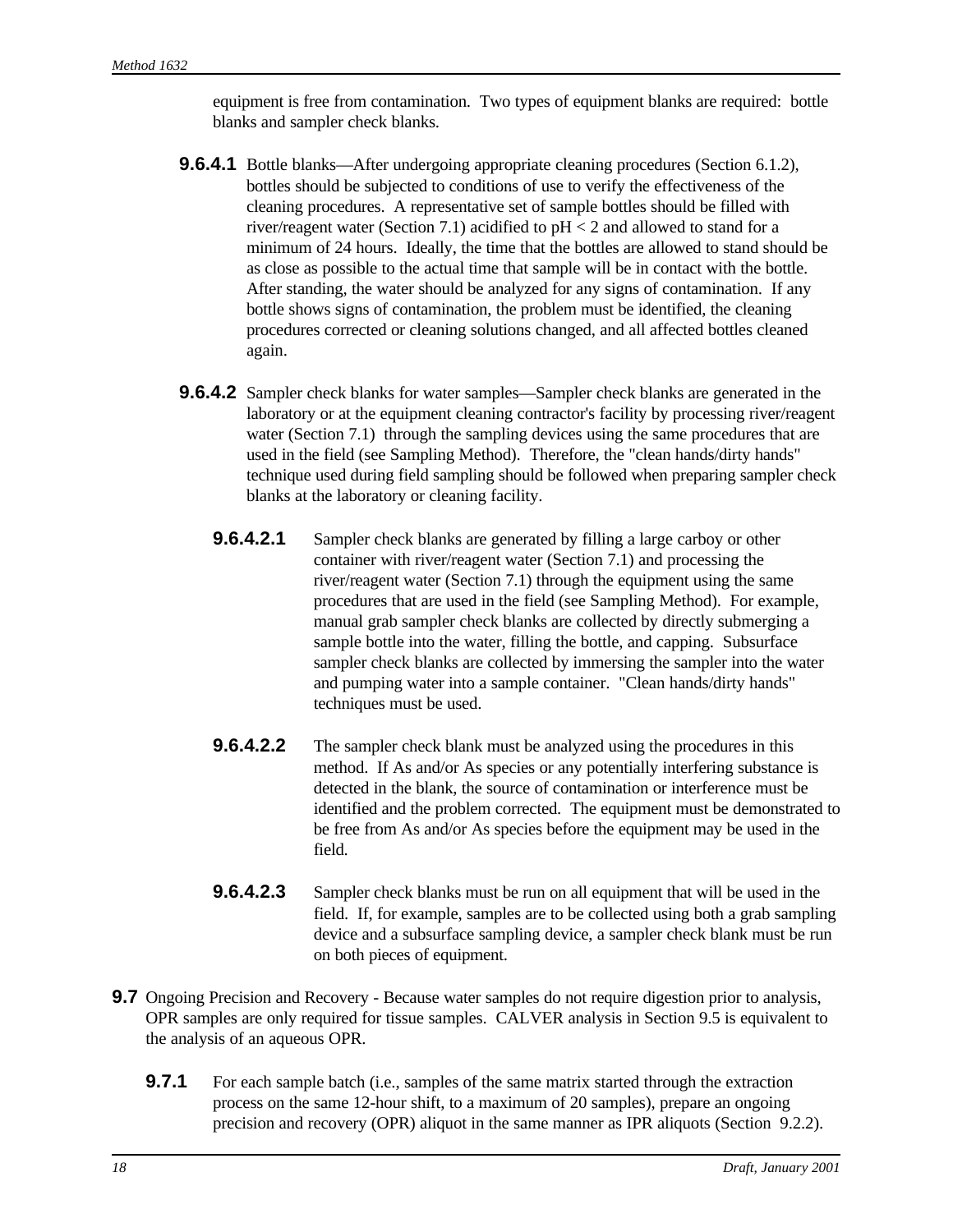- **9.7.2** Analyze the OPR aliquot before analyzing the method blank and samples from the same batch.
- **9.7.3** Compute the percent recovery of As species in the OPR aliquot.
- **9.7.4** Compare the recovery in the OPR sample to the limits for ongoing recovery in Table 2. If the acceptance criteria are met, system performance is acceptable and analysis of blanks and samples may proceed. If, however, recovery falls outside of the range given, the analytical processes are not being performed properly. Correct the problem, prepare the sample batch again, and repeat the OPR test.
- **9.7.5** Add results that pass the specifications to IPR and previous OPR data for As species. Update QC charts to form a graphic representation of continued laboratory performance. Develop a statement of laboratory accuracy by calculating the average percent recovery (P) and the standard deviation of percent recovery (SP). Express the accuracy as a recovery interval from P-2SP to P+2SP. For example, if  $P = 95\%$  and  $SP = 5\%$ , the accuracy is 85-105%.
- **9.8** The specifications in this method can be met if the instrument used is calibrated properly and then maintained in a calibrated state. A given instrument will provide the most reproducible results if dedicated to the settings and conditions required for the analyses of As and/or As species by this method.
- **9.9** Depending on specific program requirements, field duplicates may be collected to determine the precision of the sampling technique. The relative percent difference (RPD, Equation 2) between field duplicates should be less than 20%.

## **10.0 Calibration and Standardization**

- **10.1** Calibration—Calibration is required before any samples or method blanks are analyzed.
	- **10.1.1** Standards are analyzed by addition of measured aliquots of the working standard solution A (Section 7.13.5) directly into the reaction vessel that has been pre-filled with river/reagent water (70 mL for the 125-mL reaction vessel; 5 mL for the 30-mL reaction vessel). Proceed with analysis of the standards following procedures in Section 11.4.
	- **10.1.2** The calibration must contain 3 or more non-zero points. For a given As species, the lowest calibration point must be less than or equal to the ML shown in Table 1.
	- **10.1.3** Calculate the calibration factor (CF) for IA, MMA and DMA in each calibration standard using the following equation.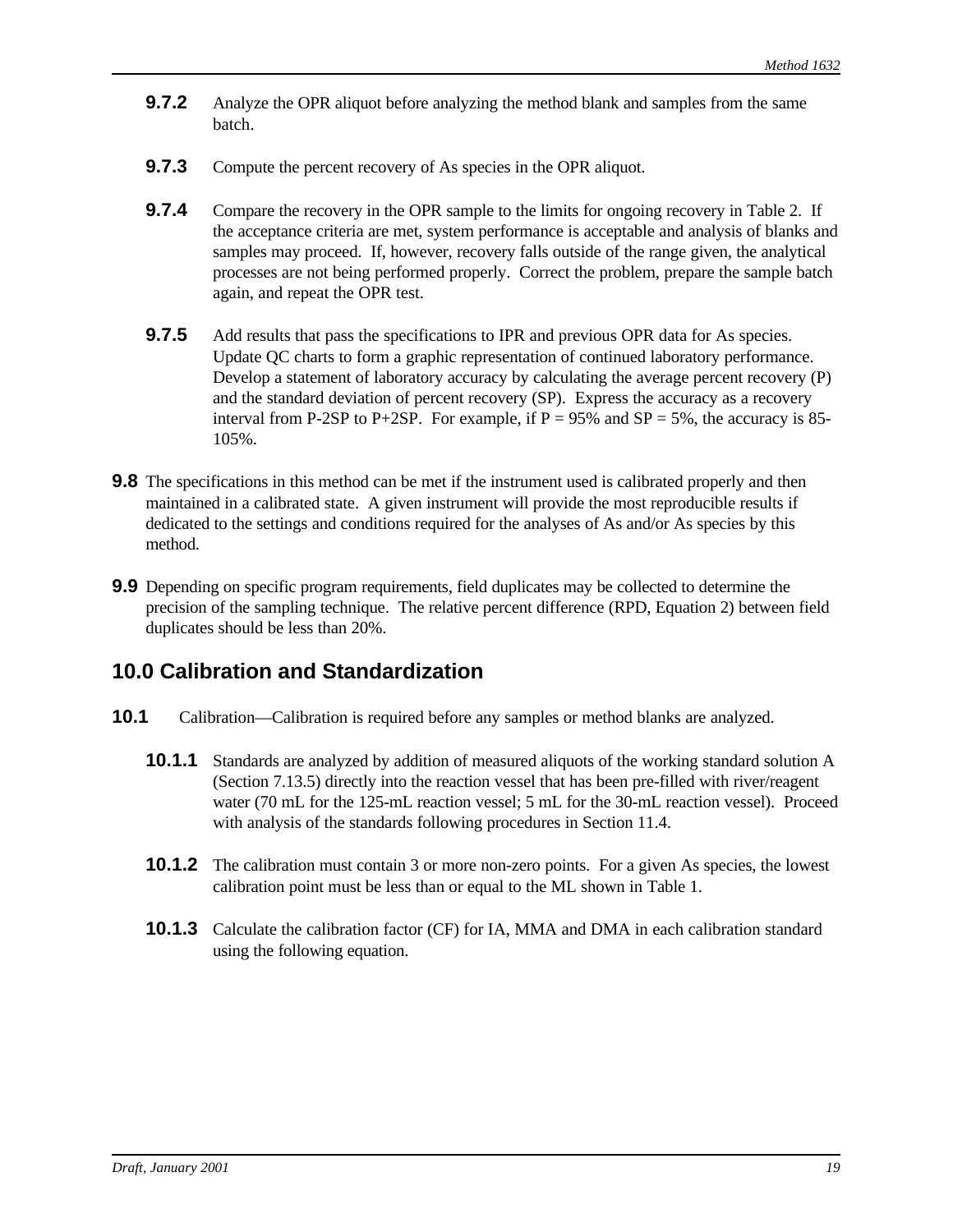#### **Equation 3**

$$
CF = \frac{R_x}{m_x}
$$

Where,

 $CF = California$  factor [peak area or height units /  $\mu$ g]  $R<sub>x</sub>$  = Peak height or area for As species in standard [peak area or height units]  $m_x$  = Mass of As species in standard analyzed ( $\mu$ g)

- **10.1.4** For each analyte of interest, calculate the mean calibration factor  $(CF_m)$ , the standard deviation of the  $CF_m(SD)$ , and the relative standard deviation (RSD) of the mean, where  $RSD = 100 \text{ x } SD/CF_{\text{m}}$ .
- **10.1.5** Appropriateness of CF—If the RSD as calculated in Section 10.1.4 is less than 20%, the  $CF<sub>m</sub>$  may be used to calculate sample concentrations. Otherwise, use weighted linear regression to calculate a slope and intercept for the calibration line.
- **10.1.6** When analyzing for As<sup>3+</sup>, the calibration line for IA can be used.
- **10.1.7** Following calibration, analyze a calibration blank. The concentrations of As and As species in the calibration blank be less than the MDL.
- **10.2** Calibration verification—A calibration verification is performed immediately after calibration and after analysis of a maximum of every 10 samples thereafter (Section 10.2.2). Blanks and samples may not be analyzed until these criteria are met.
	- **10.2.1** Verify the specificity of the instrument for As and adjust the wavelength or tuning until the resolving power (Table 3) specified in this method is met.
	- **10.2.2** Calibration verification for IA, MMA and DMA
		- **10.2.2.1** Calibration verification (CALVER)—Prepare the CALVER standard by adding a measured volume of working standard solution B to the reaction vessel (pre-filled with river/reagent water) corresponding to the mid-level standard used to establish the calibration line. The CALVER standard is then purged and analyzed for IA, MMA and DMA following procedures in Section 11.4. Compute the percent recovery of As species using the initial calibration.
		- **10.2.2.2** Compare the recovery with the corresponding limit for calibration verification in Table 2. If acceptance criteria are met, system performance is acceptable and analysis of blanks and samples may continue using the response from the initial calibration. If acceptance criteria are not met, system performance is unacceptable. Locate and correct the problem and/or prepare a new calibration verification standard and repeat the test (Sections 10.2.1 through 10.2.3), or recalibrate the system (Sections 10.1 and 10.2). All samples after the last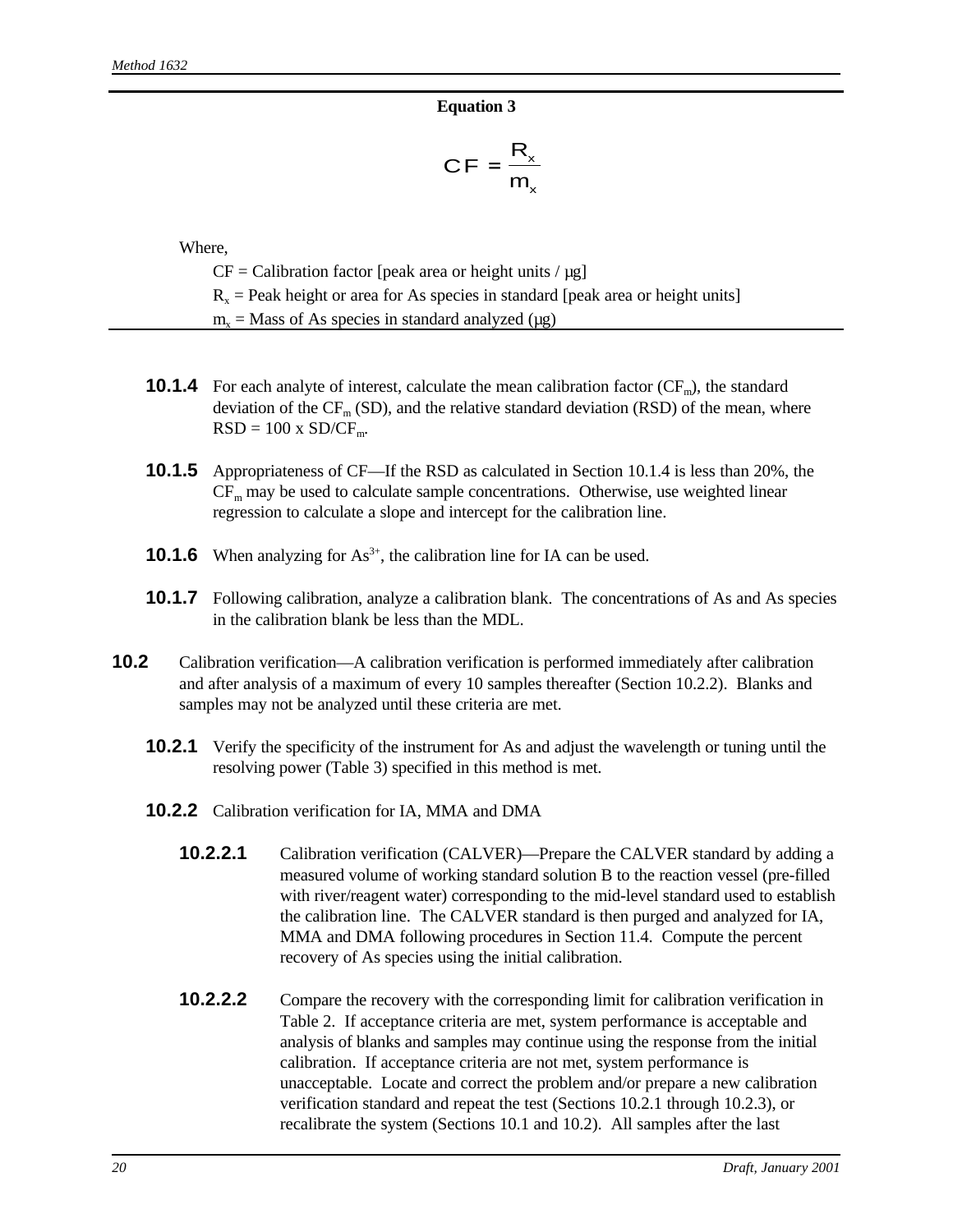acceptable calibration verification must be reanalyzed.

- **10.2.3** Calibration verification for  $As^{3+}$ 
	- **10.2.3.1** Before the As<sup>3+</sup> analysis of samples, the CALVER standard is analyzed at the beginning of an analytical batch, following every 10 samples, and at the end of an analytical batch. The CALVER standard is prepared by adding a measured volume of working standard solution B to the reaction vessel pre-filled with river/reagent water (70 or 5 mLs). The CALVER standard should correspond to the mid-level standard used to establish the calibration line. The CALVER standard is then purged and analyzed for  $As<sup>3+</sup>$  in Section 11.5. Compute the percent recovery of  $As<sup>3+</sup>$  using the initial calibration.
	- **10.2.3.2** Compare the recovery with the corresponding limit for calibration verification in Table 2. If acceptance criteria are met, system performance is acceptable and analysis of blanks and samples may continue using the response from the initial calibration. If acceptance criteria are not met, system performance is unacceptable. Locate and correct the problem and/or prepare a new calibration check standard and repeat the test (Sections 10.2.1 through 10.2.3), or recalibrate the system (Sections 10.1 and 10.2). If the recovery does not meet the acceptance criteria specified in Table 2, analyses must be halted and the problem corrected. All samples after the last acceptable calibration verification for  $As<sup>3+</sup>$  must be reanalyzed for  $As^{3+}$ .
- **10.3** Analyze a calibration blank following every calibration verification to demonstrate that there is no carryover of the analytes of interest and that the analytical system is free from contamination. The concentrations of As and As species in the calibration blank must be less than the MDL. If the concentration of an analyte in the blank result is equal to or exceeds the MDL, correct the problem, verify the calibration (Section 10.1), and repeat the analysis of the calibration blank.

# **11.0 Sample Preparation and Analysis**

**11.1** Set up the AAS system according to manufacturer's instructions. The settings in Tables 3 and 4 can be used as a guide. Calibrate the instrument according to Section 10.1.

*NOTE: Precision and sensitivity are affected by gas flow rates and these must be individually optimized for each system using the settings in Table 5 as an initial guide.*

- **11.2** To light the flame, turn on the air and H<sub>2</sub>, and expose the end of the quartz cuvette to a flame. At this point, a flame will be burning out the ends of the tube. Allow the tube to heat for approximately five minutes, then place a flat metal spatula over each end of the tube in sequence. An invisible air/hydrogen flame should now be burning in the center of the cuvette. To check for the flame, place a mirror near the end of the tube and observe condensation of water vapor or turn-off the room light to observe the flame.
- **11.3** Tissue samples large enough to sub-sample must be homogenized to a fine paste with a stainless steel mill, or finely chopped with stainless steel tools on an acid-cleaned, plastic cutting board. Clean sample handling techniques must be followed. Digest tissue samples by adding 10 mL of 2M HCl to 0.5 g of either wet or dry tissue in a 25-mL glass scintillation vial. Cap the vial with a fluoropolymer-lined lid and heat overnight (16 hours) in an oven at  $75 - 85$  °C. Cool and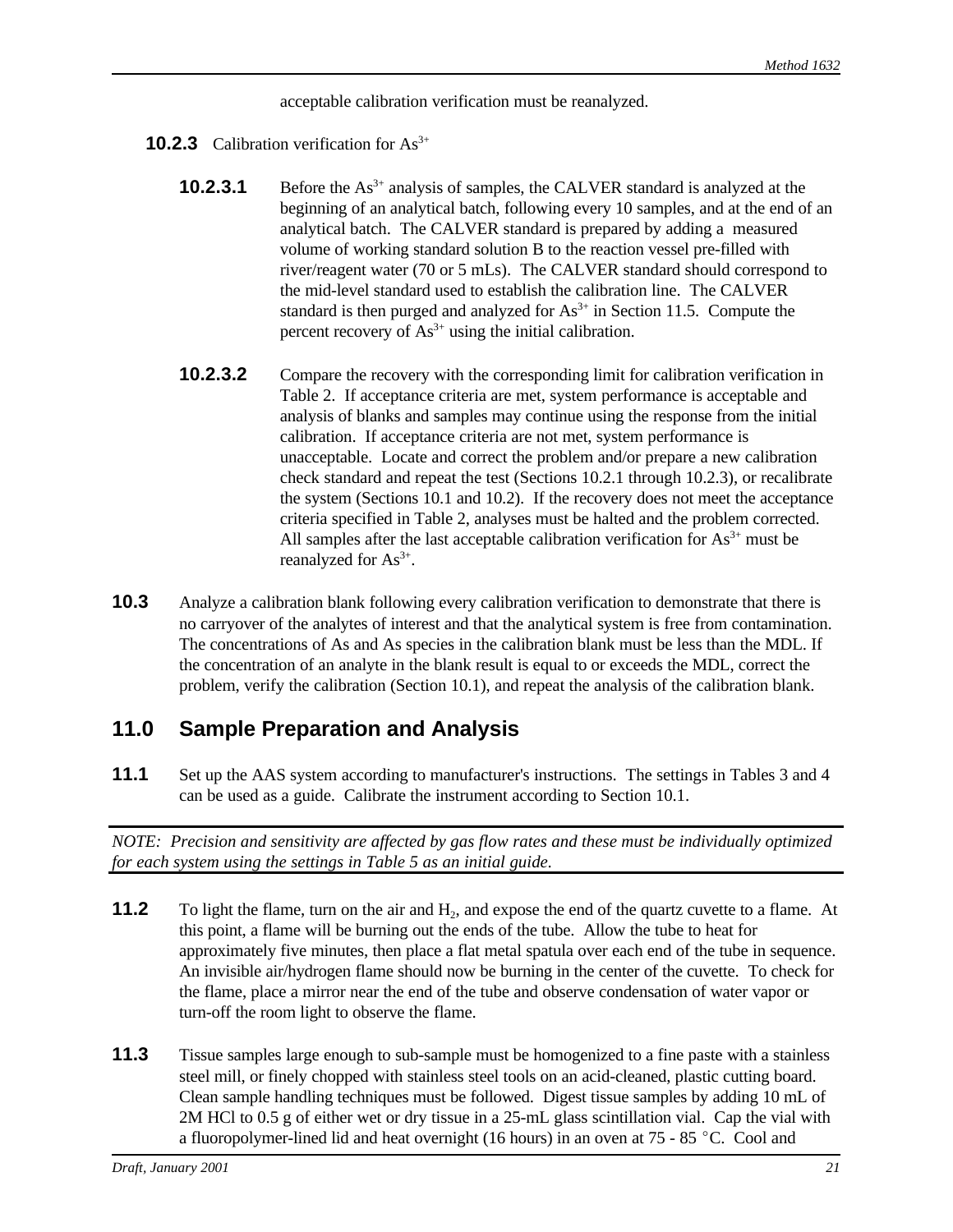analyze the overlying liquid. Tissue may also be digested in 2M NaOH overnight at 75 - 85 °C; however,  $As^{+3}$  and  $As^{+5}$  are more stable in HCl than NaOH. If only IA, MMA, and DMA are required, the advantage of the NaOH digestion is that, if it is available, ICP-MS can be used to quantify total As (Reference 16.14) in the digestate.

- **11.4** Inorganic As, MMA, and DMA determination.
	- **11.4.1** Purging of Samples
		- **11.4.1.1** To achieve a detection limit < 0.01 µg/L, place a known volume of aqueous sample (up to 70 mL) into the large (125-mL) reaction vessel. If less than 70 mL of sample is used, add sufficient river/reagent water (Section 7.1) to result in a total volume of 70 mL. Add 5.0 mL of 6M HCl. Set the four-way valve on the reaction vessel to pass the flow of He through the sample and onto the trap and begin purging the vessel with He.
		- **11.4.1.2** To analyze tissue digestates or to analyze water samples with a detection limit > 0.01  $\mu$ g/L, place a known volume of aqueous sample (up to 5 mL) or tissue digestate (up to 2 mL) into the small (30 mL) reaction vessel. Add 1.0 mL of 6M HCl. Set the four-way valve on the reaction vessel to pass the flow of He through the sample and onto the trap and begin purging the vessel with He.
		- **11.4.1.3** Lower the trap into a Dewar flask containing  $LN_2$  and top the flask off with  $LN_2$ to a constant level.
		- **11.4.1.4** For a large reaction vessel, add 10 mL of NaBH<sub>4</sub> solution slowly (over a period of approximately two minutes) through the rubber septum with a disposable hypodermic syringe and begin timing the reaction. For the small reaction vessel, add 2.0 mL of NaBH<sub>4</sub> slowly over a 1-minute period. After seven minutes, turn the stopcock on the four-way valve to bypass the reaction vessel and pass helium directly to the trap. Arsines are purged from the sample onto the cooled glass trap packed with 15% OV-3 on Chromosorb® W AW DMCS, or equivalent.
	- **11.4.2** Trap desorption and AAS analysis
		- **11.4.2.1** Quickly remove the trap from the LN<sub>2</sub>, activate the heating coils to heat the trap, and begin recording output from the AAS system. The transfer line is maintained at  $75 - 85$  °C. The trapped arsines are thermally desorbed, in order of increasing boiling points, into an inert gas stream that carries them into the quartz furnace of an atomic absorption spectrophotometer for detection. The first arsine to be desorbed is AsH<sub>3</sub>, which represents total inorganic As in the sample. The MMA and DMA are desorbed and detected several minutes after the arsine.
		- **11.4.2.2** To ensure that all organic reduction products have been desorbed from the trap, maintain the trap temperature at  $65 - 85$  °C and keep He flowing through the trap for at least three minutes between samples.
	- **11.4.3** The trap should be cooled for one minute before re-using for another analysis to reduce the possibility of cracking.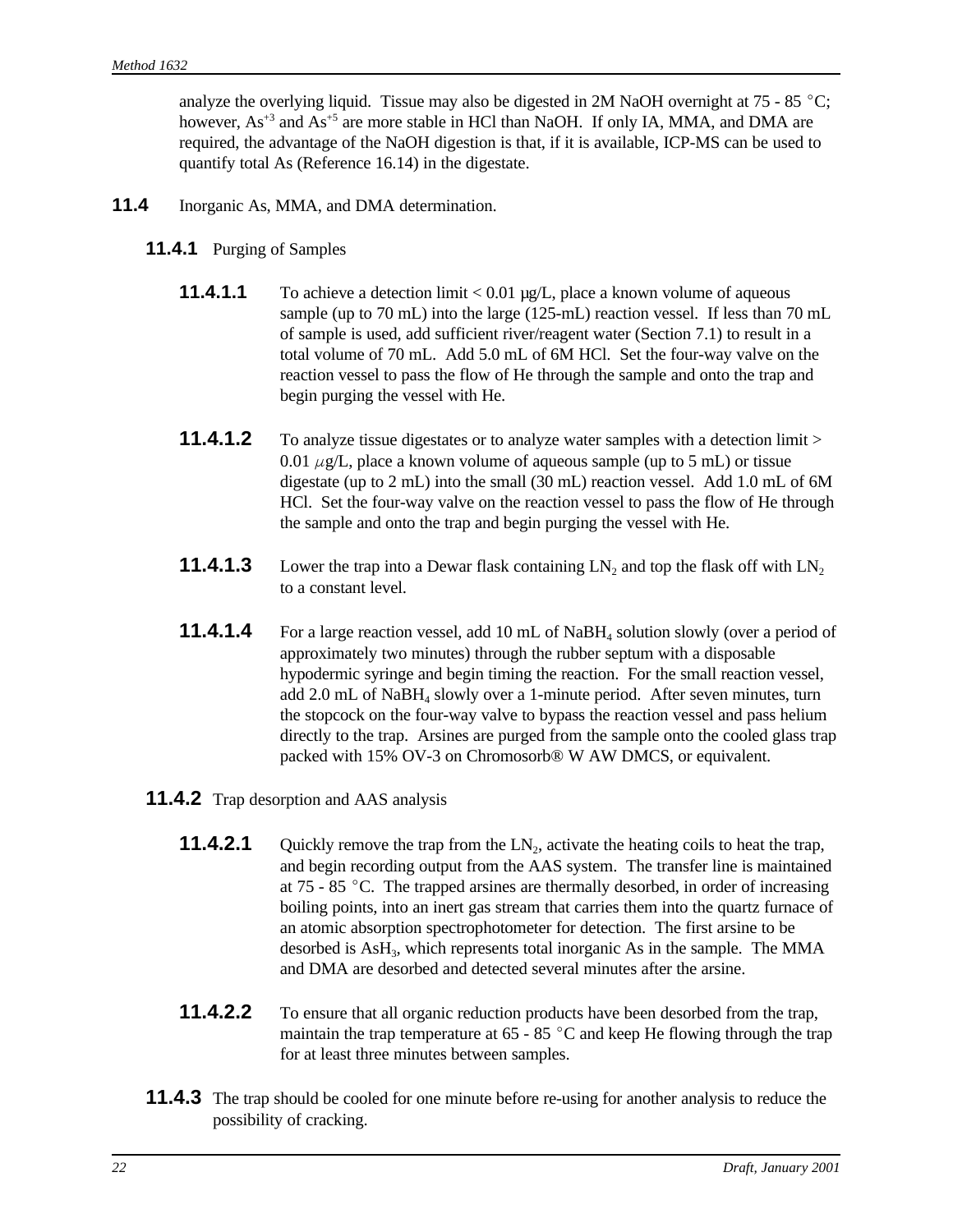### **11.5** Arsenite (As<sup>+3</sup>) Determination

### **11.5.1** pH Adjustment

- **11.5.1.1** To analyze water samples with a detection limit  $\lt 0.01 \mu g/L$ , place a known volume (up to 70 mL) in the large (125-mL) reaction vessel. If less than 70 mL of sample is used, add sufficient river/reagent water (Section 7.1) to result in a total volume of 70 mL. Add 3.0 mL of Tris buffer to bring the sample's pH to 5 to 7. If the sample is strongly acidic or basic, it must be either neutralized or have more buffer added to obtain a pH of 5 to 7.
- **11.5.1.2** To analyze tissue digestates or to analyze water samples with a detection limit > 0.01  $\mu$ g/L, place a known volume of aqueous sample (up to 5 mL) or tissue digestate (up to 2 mL) in the small reaction vessel. Add 1.0 mL of Tris buffer. If the sample is strongly acidic or basic, it must be either neutralized or have more buffer added to obtain a pH of 5 to 7.
- **11.5.2** Purging of samples—For a large reaction vessel, add 3.0 mL of NaBH<sub>4</sub> solution quickly (about 10 seconds) through the rubber septum with a disposable hypodermic syringe and begin timing the reaction. For a small reaction vessel, add 1.0 mL of NaBH<sub>4</sub> in a short injection (about 10 seconds). The injections are quicker for  $As<sup>3</sup>$  determinations than for Inorganic As, MMA, DMA determinations (Section 11.4.1.4) because rapid evolution of  $H_2$ does not occur at a neutral pH. After seven minutes, turn the stopcock on the four-way valve to bypass the reaction vessel and pass helium directly to the trap. Arsines are purged from the sample onto the cooled glass trap packed with 15% OV-3 on Chromosorb® W AW DMCS, or equivalent.
- **11.5.3** Trap desorption and AAS analysis—Desorption of arsines from the trap follows the same procedure as in Sections 11.4.2 through 11.4.3 to complete the determination of  $As^{+3}$ concentration. During this procedure, small, irreproducible quantities of organic arsines may be released at this pH and should be ignored. This separation of arsenite is reproducible and essentially 100% complete.
- **11.6** Arsenate  $(As^{+5})$  determination—The concentration of  $As^{+5}$  is calculated by subtracting the  $As^{+3}$ determined in Section 11.5 from the total inorganic As determined on an aliquot of the same sample in Section 11.4.

## **12.0 Data analysis and calculations**

**12.1** For water samples, compute the concentration of As species in ng/L using the calibration data (Section 10.1):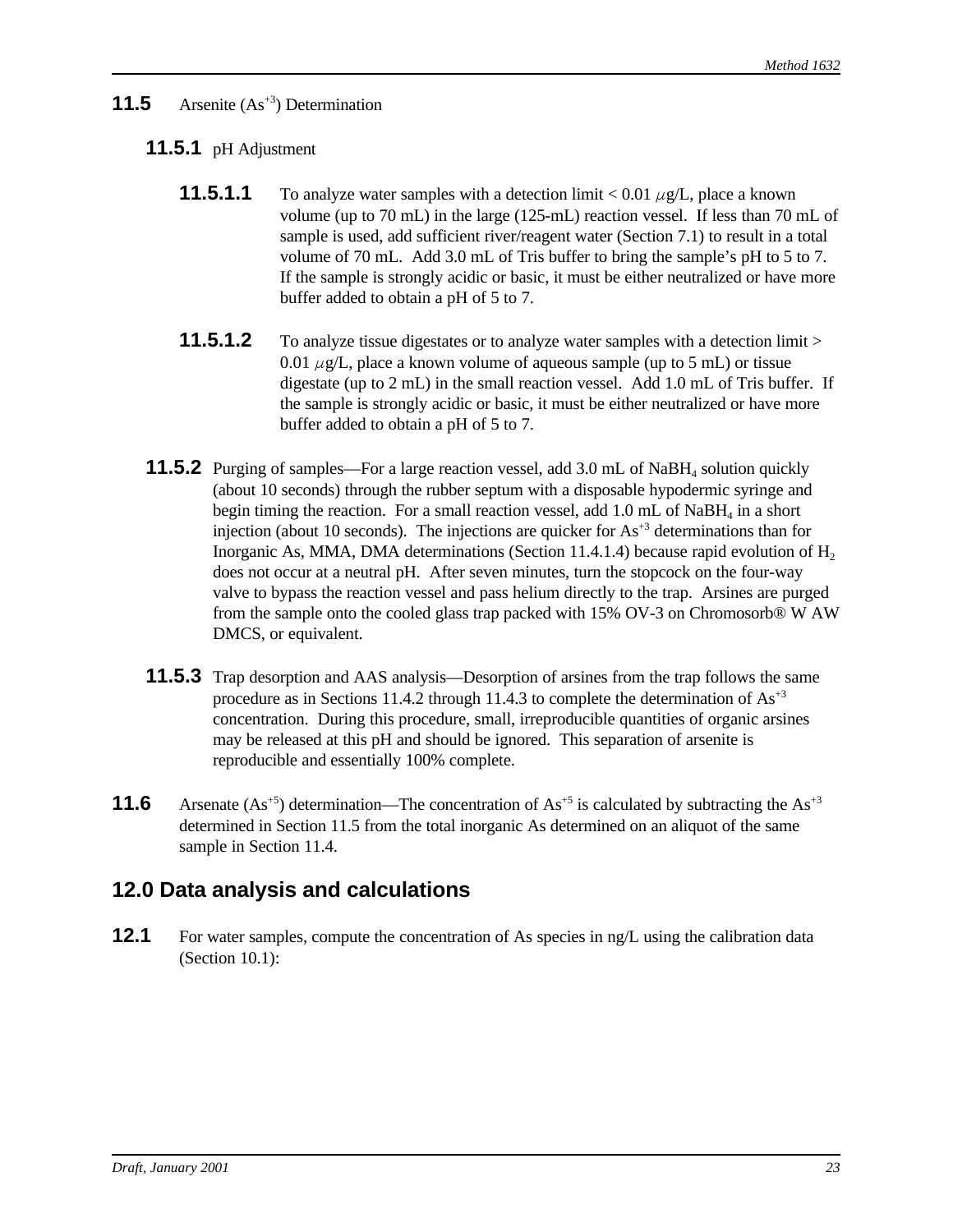### **Equation 4**

$$
C\left[\frac{mg}{L}\right] = \frac{R_x}{CF_mV_s}
$$

| Where:   |                                                                                  |
|----------|----------------------------------------------------------------------------------|
| Rx       | $=$ Peak height or area for As species in the sample [peak height or area units] |
| $CF_{m}$ | $=$ Mean calibration factor for As species [peak height or area units / $\mu$ g] |
|          | $=$ Volume of sample purged and analyzed [L]                                     |

For tissue samples, compute the concentration of As species in  $\mu$ g/g as follows:

#### **Equation 5**

$$
C\left[\frac{mg}{g}\right] = \left(\frac{R_x}{CF_m}\right)\left(\frac{V_{\text{digest}}}{V_d}\right)\left(\frac{1}{m_s}\right)
$$

Where:

| $R_{\nu}$           | $=$ Peak height or area As species in the digestate [peak height or area units]  |
|---------------------|----------------------------------------------------------------------------------|
| $CF_{m}$            | $=$ Mean calibration factor for As species [peak height or area units / $\mu$ g] |
| $V_{\text{digest}}$ | $=$ Total volume of tissue digestate [mL]                                        |
| $V_{A}$             | $=$ Volume of digestate added to reaction vessel [mL]                            |
| $m_{\rm c}$         | $=$ mass of sample digested [g]                                                  |

**12.2** If the concentration exceeds the calibration range, dilute the sample by successive factors of 10 until the concentration is within the calibration range.

### **12.3** Reporting

- **12.3.1** Report results for each As species at or above the ML, in  $\mu$ g/L or  $\mu$ g/g, to three significant figures. Report results for each As species in samples below the ML as less than the value of the ML, or as required by the regulatory authority or in the permit. Report results for each As species in field blanks at or above the ML, in  $\mu$ g/L or  $\mu$ g/g, to three significant figures. Report results for each As species in field blanks below the ML but at or above the MDL to two significant figures. Report results for each As species not detected in field blanks as less than the value of the MDL, or as required by the regulatory authority or in the permit.
- **12.3.2** Report results for each As species in samples, method blanks, and field blanks separately, unless otherwise requested or required by a regulatory authority or in a permit. If blank correction is requested or required, subtract the concentration of each As species in the method blank, average of multiple method blanks, or field blank from the concentration of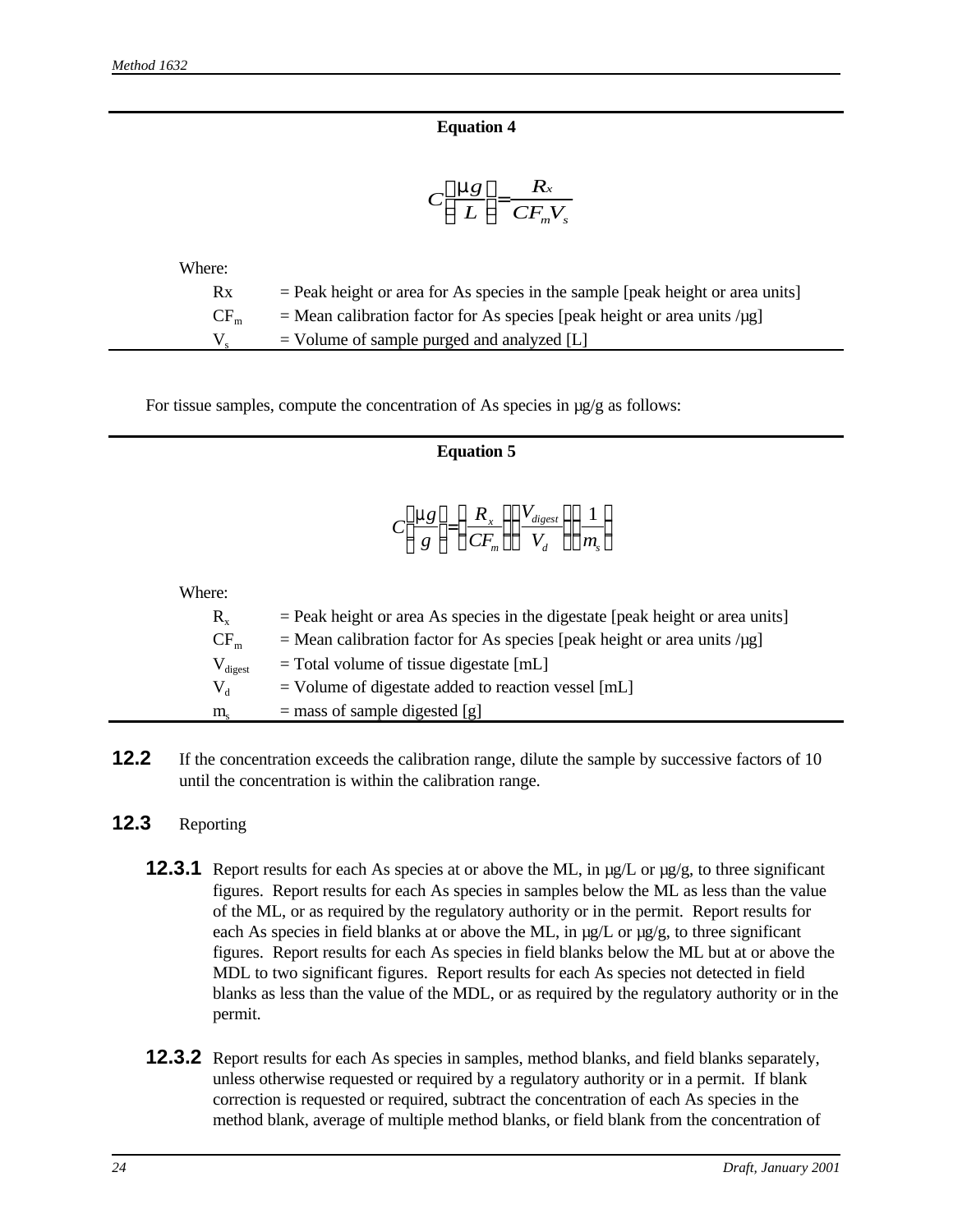the respective As species in the sample to obtain the net sample As species concentration. Among the preceding blanks, only one may be subtracted.

**12.3.3** Results from tests performed with an analytical system that is not in control must not be reported or otherwise used for permitting or regulatory compliance purposes, but does not relieve a discharger or permittee of reporting timely results.

# **13.0 Method Performance**

Tables 1 contains MDLs and MLs for As species in water and tissue matrices. The QC acceptance criteria in Table 2 are based on quality control data generated during As speciation analysis by Method 1632 for the Cook Inlet Study (1998). Details on how the criteria were developed can be found in Reference 16.16.

# **14.0 Pollution Prevention**

- **14.1** Pollution prevention encompasses any technique that reduces or eliminates the quantity or toxicity of waste at the point of generation. Many opportunities for pollution prevention exist in laboratory operation. EPA has established a preferred hierarchy of environmental management techniques that places pollution prevention as the management option of first choice. Whenever feasible, laboratory personnel should use pollution prevention techniques to address their waste generation. When wastes cannot be feasibly reduced at the source, the Agency recommends recycling as the next best option. The acids used in this method should be reused as practicable by purifying with electrochemical techniques. The only other chemicals used in this method are the neat materials used in preparing standards. These standards are used in extremely small amounts and pose little threat to the environment when managed properly. Standards should be prepared in volumes consistent with laboratory use to minimize the disposal of excess volumes of expired standards.
- **14.2** For information about pollution prevention that may be applied to laboratories and research institutions, consult Less is Better: Laboratory Chemical Management for Waste Reduction, available from the American Chemical Society's Government Affairs Publications , 1155 16th Street NW, Washington DC 20036, 202/872–4600, or govtrelations@acs.org.

## **15.0 Waste Management**

- **15.1** The laboratory is responsible for complying with all federal, state, and local regulations governing waste management, particularly hazardous waste identification rules and land disposal restrictions, and for protecting the air, water, and land by minimizing and controlling all releases from fume hoods and bench operations. Compliance with all sewage discharge permits and regulations is also required.
- **15.2** Acids and samples at pH < 2 must be either neutralized before being disposed or handled as hazardous waste.
- **15.3** For further information on waste management, consult *The Waste Management Manual for Laboratory Personnel* and *Less is Better: Laboratory Chemical Management for Waste Reduction*, both available from the American Chemical Society's Government Affairs Publications, 1155 16th Street NW, Washington, DC 20036.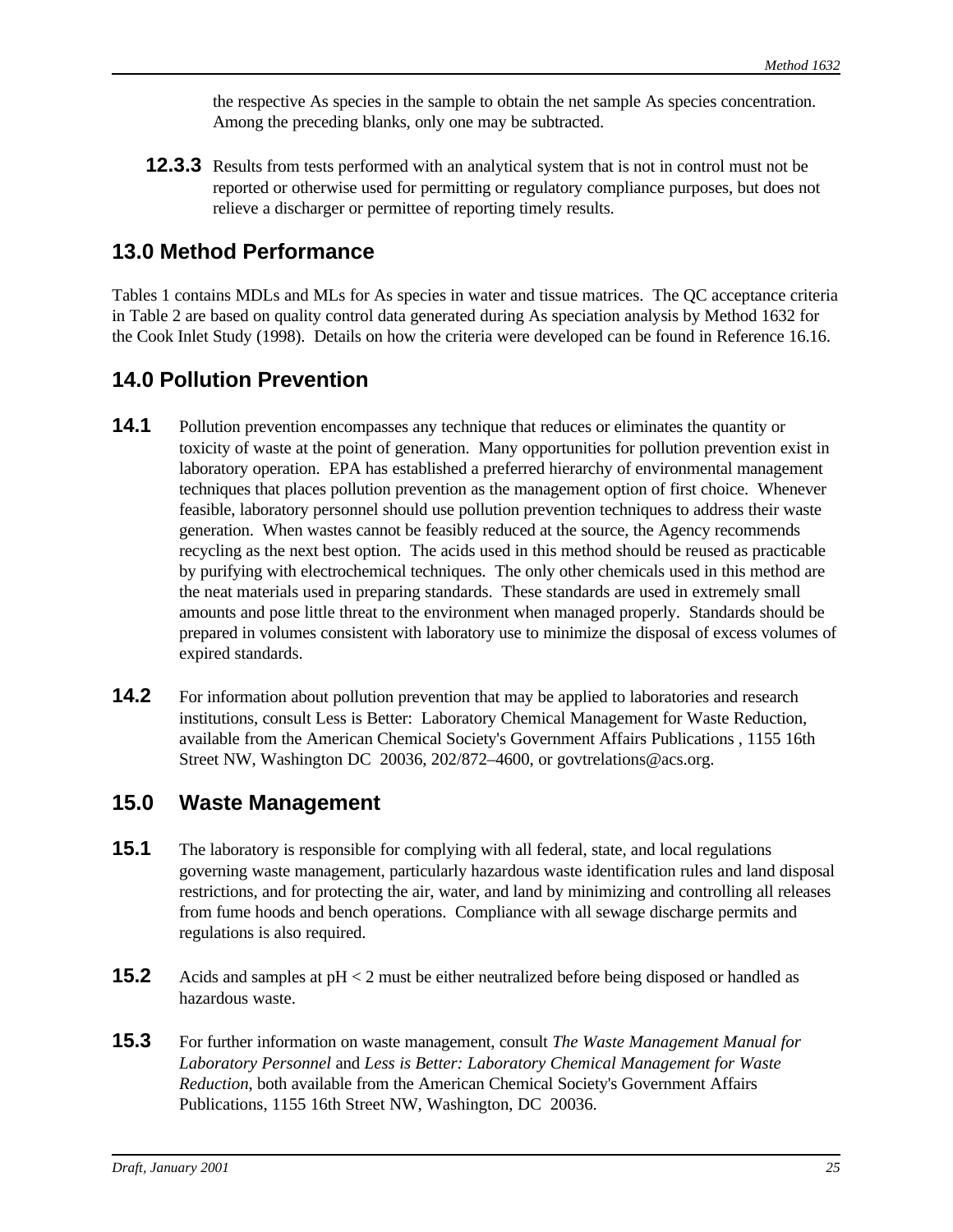## **16.0 References**

- **16.1** Crecelius, E.A., Bloom, N.S., Cowan, C.E., and Jenne, E.A., Speciation of Selenium and Arsenic in Natural Waters and Sediments, Volume 2: Arsenic Speciation. Final Report, Prepared for Electric Power Research Institute, Palo Alto, CA by Battelle, Pacific Northwest Laboratories, Richland, WA, 1986.
- **16.2** Andreae, M.O. "Determination of Arsenic Species in Natural Waters," Anal. Chem. 1977, 49, 820.
- **16.3** Method 1669, "Method for Sampling Ambient Water of Metals at EPA Ambient Criteria Levels," U.S. Environmental Protection Agency, Office of Water, Office of Science and Technology, Engineering and Analysis Division (4303), 401 M St SW, Washington, DC 20460 (January 1996).
- **16.4** Patterson, C.C. and Settle, D.M. "Accuracy in Trace Analysis"; In National Bureau of Standards Special Publication 422; LaFleur, P.D., Ed., U.S. Government Printing Office, Washington, DC, 1976.
- **16.5** "Working with Carcinogens," Department of Health, Education, and Welfare, Public Health Service, Centers for Disease Control, NIOSH, Publication 77-206, August 1977, NTIS PB-277256.
- **16.6** "OSHA Safety and Health Standards, General Industry," OSHA 2206, 29 CFR 1910.
- **16.7** "Safety in Academic Chemistry Laboratories," ACS Committee on Chemical Safety, 1979.
- **16.8** "Standard Methods for the Examination of Water and Wastewater," 18th ed. and later revisions, American Public Health Association, 1015 15th Street NW, Washington DC 20005, 1-35: Section 1090 (Safety), 1992.
- **16.9** Andrae, M.O., 1983. "Biotransformation of arsenic in the marine environment." In W.H. Lederer and R.J. Fensterheim (Eds.), Arsenic: Industrial, Biomedical, Environmental Perspectives. Van Nostrand-Reinhold, New York, pp. 378-392.
- **16.10** Lauenstein, G.G. and A.Y. Cantillo (Eds.). July, 1983. Silver Spring, MD. NOAA Technical Memorandum NOS ORCA 71. Sampling and Analytical Methods of the National Status and Trends Program National Benthic Surveillance and Mussel Watch Projects 1984-1992, Volume 1: Overview and Summary of Methods.
- **16.11** Aggett, J. and Kriegman, M.R. "Preservation of Arsenic(III) and Arsenic(V) in Samples of Sediment Interstitial Water," Analyst 1987, 112, 153.
- **16.12** Wing, R., D. K. Nordstrom, and G.A. Parks. "Treatment of Groundwater Samples to Prevent Loss or Oxidation of Inorganic Arsenic Species."; In Analytical Characterization of Arsenic in Natural Waters. R. Wing's Master's Thesis, 1987, Stanford University.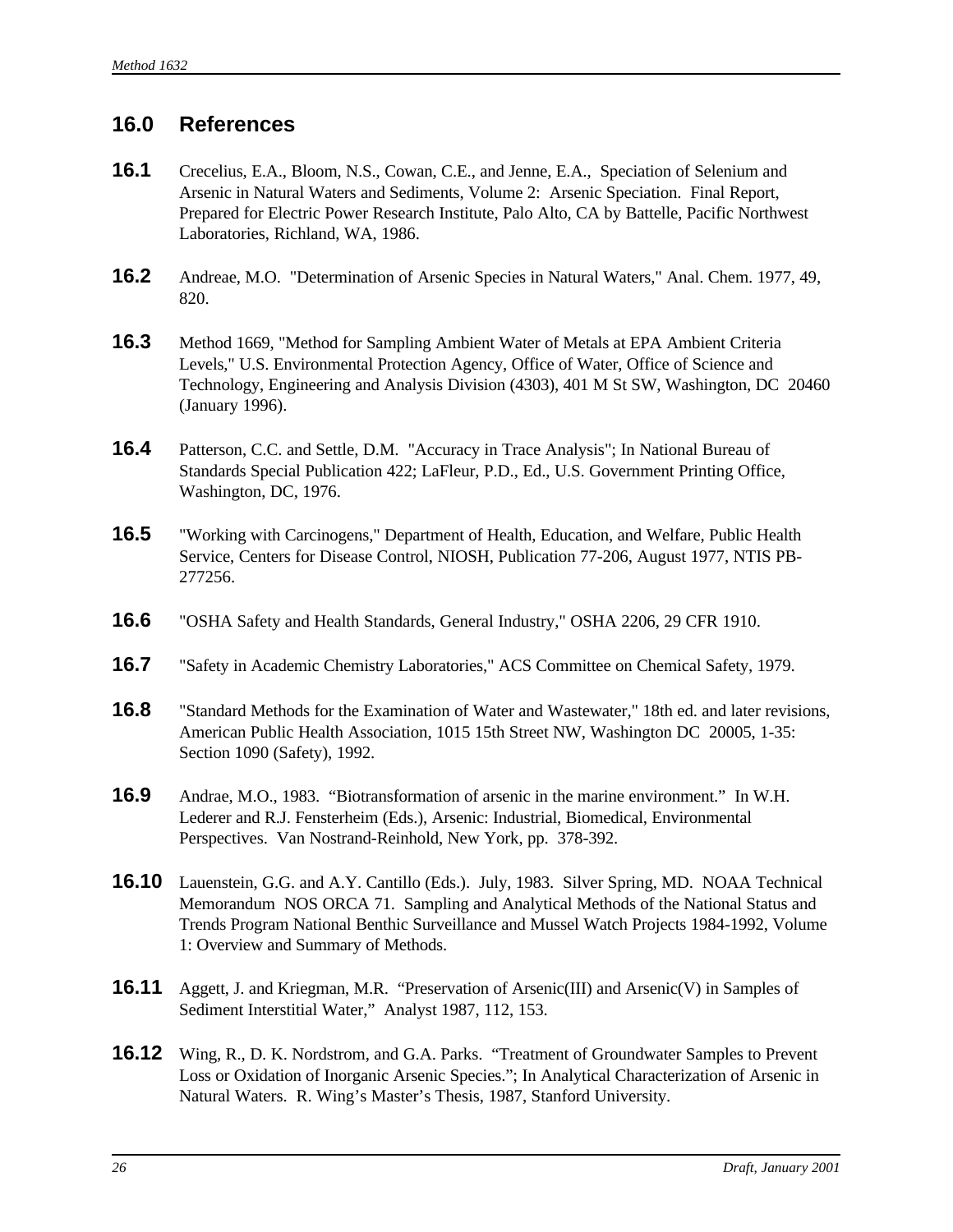- **16.13** Crecelius, E. and J. Yager. "Intercomparison of Analytical Methods for Arsenic Speciation in Human Urine." Environmental Health Perspectives 1997, 105, 650.
- **16.14** Method 1640, "Determination of Trace Elements in Water by Preconcentration and Inductively Coupled Plasma-Mass Spectrometry," U.S. Environmental Protection Agency, Office of Water, Office of Science and Technology, Engineering and Analysis Division (4303), 401 M St SW, Washington, DC 20460 (April, 1997). Draft.
- **16.15** "Results of the EPA Method 1632 Validation Study," July 1996. Available from the EPA Sample Control Center, 6101 Stevenson Avenue, Alexandria, VA 22304, 703-461-2100.
- **16.16** "Development of Quality Control Criteria for Method 1632, Revision A," July 2000. Available from the EPA Sample Control Center, 6101 Stevenson Avenue, Alexandria, VA 22304, 703- 461-2100.

## **17.0 Glossary**

The definitions and purposes below are specific to this method, but have been conformed to common usage as much as possible.

- **17.1** Ambient water—Water in the natural environment (e.g., river, lake, stream, and other receiving water), as opposed to an effluent discharge.
- **17.2** Equipment blank—An aliquot of river/reagent water (Section 7.1) that is subjected in the laboratory to all aspects of sample collection and analysis, including contact with all sampling devices and apparatus. The purpose of the equipment blank is to determine if the sampling devices and apparatus for sample collection have been adequately cleaned before shipment to the field site. An acceptable equipment blank must be achieved before the sampling devices and apparatus are used for sample collection. In addition, equipment blanks should be run on random, representative sets of gloves, storage bags, and plastic wrap for each lot to determine if these materials are free from contamination before use.
- **17.3** Field blank—An aliquot of river/reagent water (Section 7.1) that is placed in a sample container in the laboratory, shipped to the field, and treated as a sample in all respects, including contact with the sampling devices and exposure to sampling site conditions, storage, preservation, and all analytical procedures, which may include filtration. The purpose of the field blank is to determine if the field or sample transporting procedures and environments have contaminated the sample.
- **17.4** Field duplicates (FD1 and FD2)—Two separate samples collected in separate sample bottles at the same time and place under identical circumstances and treated exactly the same throughout field and laboratory procedures. Analyses of FD1 and FD2 give a measure of the precision associated with sample collection, preservation, and storage, as well as with laboratory procedures.
- **17.5** Initial precision and recovery (IPR)—Four aliquots of the ongoing precision and recovery standard analyzed to establish the ability to generate acceptable precision and accuracy. IPR tests are performed before a method is used for the first time and any time the method or instrumentation is modified.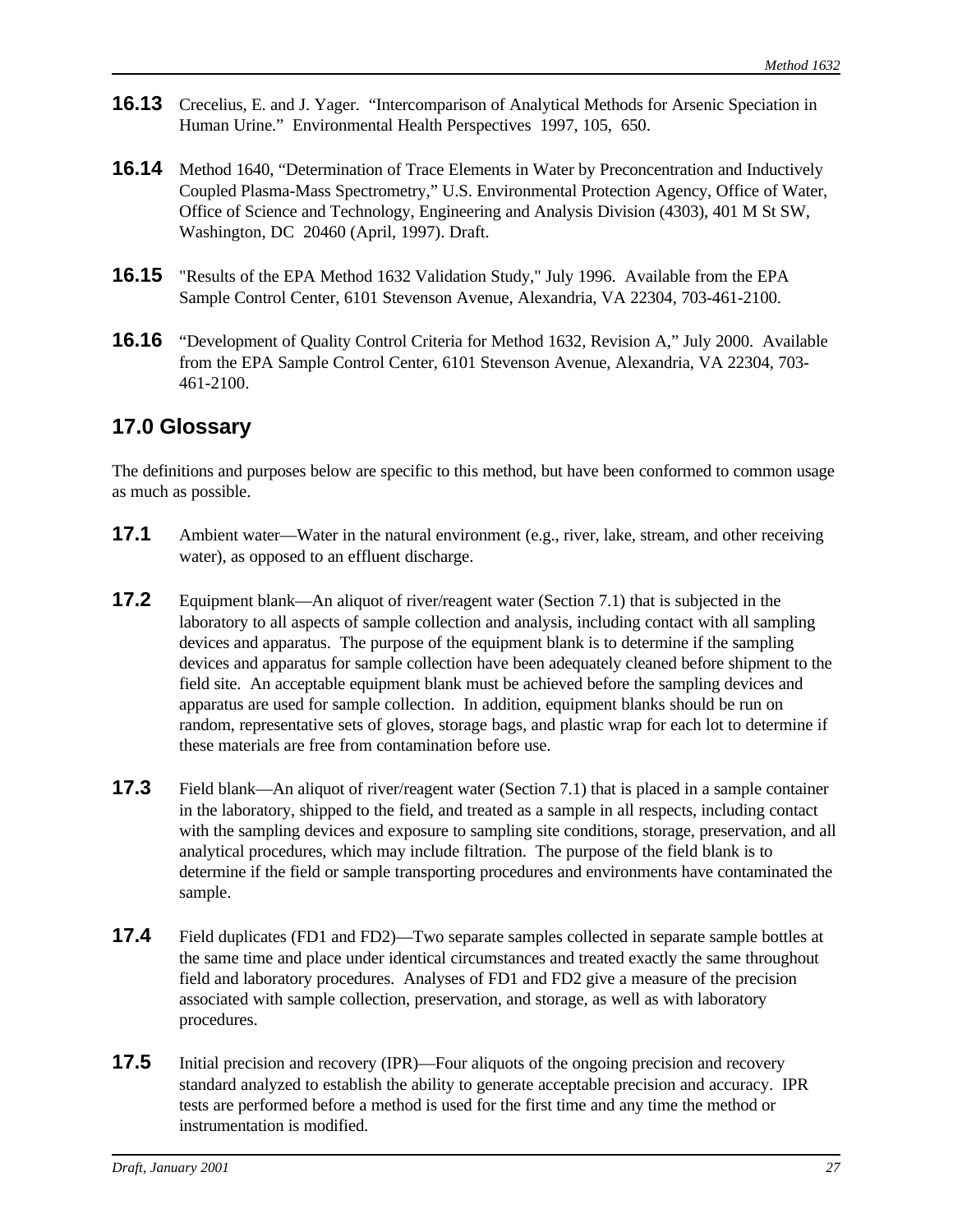- **17.6** Matrix spike (MS) and matrix spike duplicate (MSD)—Aliquots of an environmental sample to which known quantities of the analytes are added in the laboratory. The MS and MSD are analyzed exactly like samples. Their purpose is to quantify the bias and precision caused by the sample matrix. The background concentrations of the analytes in the sample matrix must be determined in a separate aliquot and the measured values in the MS and MSD corrected for background concentrations.
- **17.7** May—This action, activity, or procedural step is optional.
- **17.8** May not—This action, activity, or procedural step is prohibited.
- **17.9** Method blank—An aliquot of river/reagent water (Section 7.1) or corn oil (Section 7.14) that is treated exactly as a sample including exposure to all glassware, equipment, solvents, reagents, internal standards, and surrogates that are used with samples. The method blank is used to determine if analytes or interferences are present in the laboratory environment, the reagents, or the apparatus.
- **17.10** Minimum level (ML)—The lowest level at which the entire analytical system must give a recognizable signal and acceptable calibration point for the analyte. It is equivalent to the concentration of the lowest calibration standard, assuming that all method-specified sample weights, volumes, and cleanup procedures have been employed. The ML is calculated by multiplying the MDL by 3.18 and rounding the result to the number nearest to  $(1, 2, \text{or } 5) \times 10n$ , where n is an integer.
- **17.11** Must—This action, activity, or procedural step is required.
- **17.12** Ongoing precision and recovery (OPR)—A method blank spiked with known quantities of analytes. The OPR is analyzed exactly like a sample. Its purpose is to assure that the results produced by the laboratory remain within the limits specified in the referenced methods for precision and accuracy.
- **17.13** Quality control sample (QCS)—A sample containing all or a subset of the analytes at known concentrations. The QCS is obtained from a source external to the laboratory or is prepared from a source of standards different from the source of calibration standards. It is used to check laboratory performance with test materials prepared external to the normal preparation process.
- **17.14** Reagent water—Water demonstrated to be free of As, As species, and potentially interfering substances at the MDLs for As and/or As species.
- **17.15** River Water—Freshwater containing arsenic species at concentrations below the MDLs.
- **17.16** Should—This action, activity, or procedural step is suggested but not required.
- **17.17** Stock solution—A solution containing an analyte that is prepared using a reference material traceable to EPA, the National Institute of Science and Technology (NIST), or a source that will attest to the purity and authenticity of the reference material.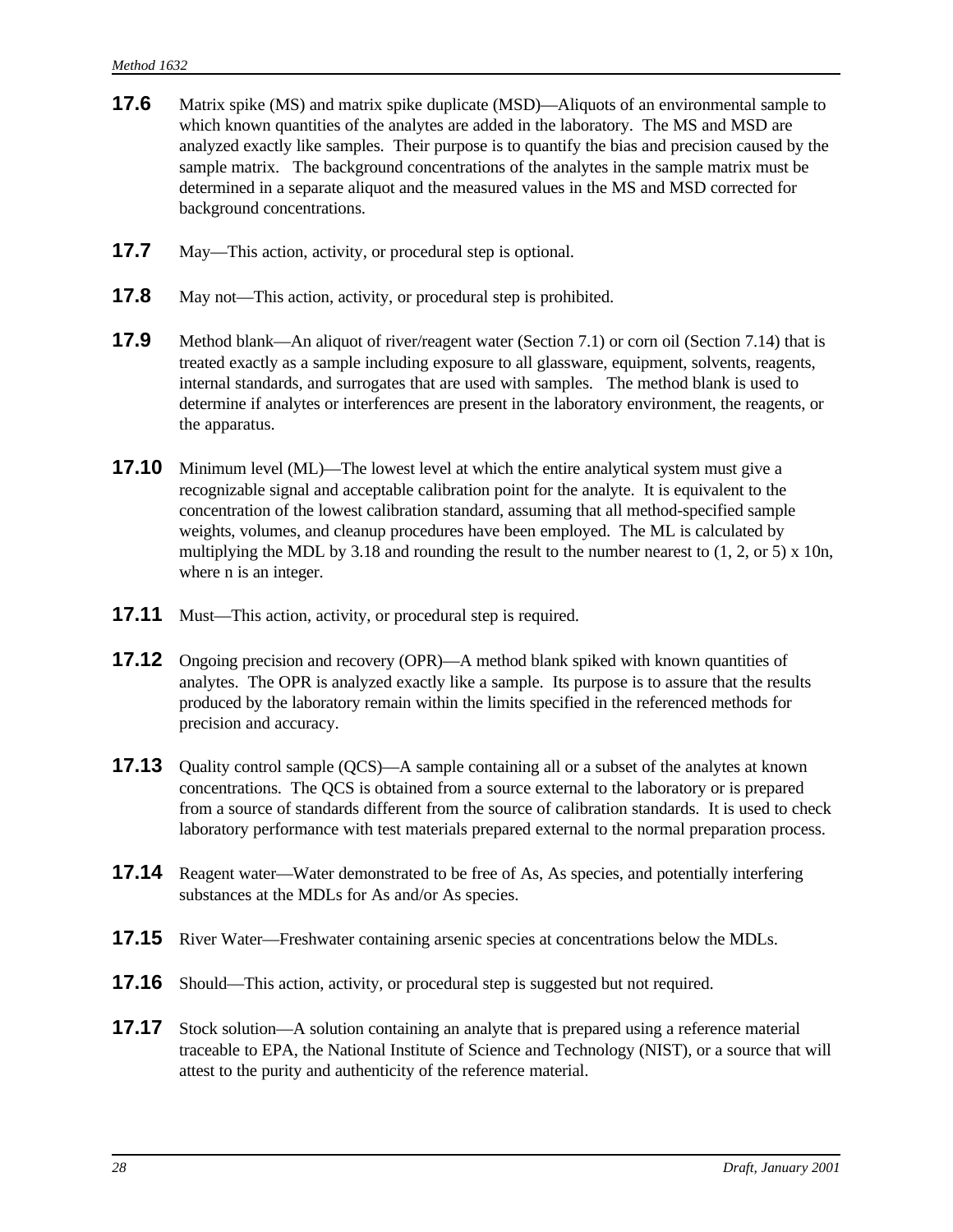## **18.0 Tables and Figures**

|                                         | Water <sup>2</sup> |                | Tissue <sup>3</sup> |                  |
|-----------------------------------------|--------------------|----------------|---------------------|------------------|
| <b>Analyte</b>                          | <b>MDL</b>         | ML             | <b>MDL</b>          | ML               |
| Inorganic Arsenic $(As^{+3} + As^{+5})$ | $0.003 \mu g/L$    | $0.01 \mu$ g/L | $0.03 \mu$ g/g      | $0.10 \ \mu g/g$ |
| Arsenite $(As+3)$                       | $0.003 \mu g/L$    | $0.01 \mu$ g/L | $0.02 \mu$ g/g      | $0.10 \mu$ g/g   |
| Monomethylarsonic acid (MMA)            | $0.004 \mu g/L$    | $0.01 \mu$ g/L | $0.01 \mu g/g$      | $0.05 \ \mu g/g$ |
| Dimethylarsinic acid (DMA)              | $0.02 \mu$ g/L     | $0.05 \mu$ g/L | $0.04 \mu$ g/g      | $0.10 \ \mu g/g$ |

### **TABLE 1. ARSENIC SPECIATION ANALYSIS USING METHOD 1632: METHOD DETECTION LIMIT (MDL) AND MINIMUM LEVEL (ML)<sup>1</sup>**

<sup>1</sup> MDL determined by the procedure in 40 CFR Part 136, Appendix B.

<sup>2</sup> MDL for inorganic As in water was obtained from a validation study involving two

laboratories (Ref. 16.15). MDL for  $As^{+3}$ , MMA and DMA in water was obtained from data provided by Frontier Geosciences (Ref. 16.16).

<sup>3</sup> MDL for tissue was determined from spiked corn oil samples by Battelle Marine Sciences Laboratory (Ref. 16.16).

|                      |          | <b>IPR</b> (Section 9.2) | <b>OPR</b>    | <b>Calibration</b><br><b>Verification</b> | <b>MS/MSD</b> | (Section 9.3) |
|----------------------|----------|--------------------------|---------------|-------------------------------------------|---------------|---------------|
| Analyte <sup>2</sup> | S        | X                        | (Section 9.7) | (Section 9.5)                             | $\%$ R        | <b>RPD</b>    |
| <b>IA</b>            | $< 25\%$ | $60 - 140%$              | 50-150%       | 80-120%                                   | 50-150%       | $< 35\%$      |
| $As^{+3}$            | $< 25\%$ | $40 - 160%$              | 30-170%       | 70-130%                                   | 30-170%       | $< 35\%$      |
| <b>MMA</b>           | < 20%    | 70-130%                  | $60 - 140%$   | 80-120%                                   | $60 - 140%$   | $< 25\%$      |
| <b>DMA</b>           | $<$ 30%  | 50-150%                  | $40 - 160%$   | 70-130%                                   | $40 - 160%$   | $< 40\%$      |

### **TABLE 2. QUALITY CONTROL ACCEPTANCE CRITERIA FOR EPA METHOD 1632<sup>1</sup>**

<sup>1</sup> Acceptance criteria based on quality control data generated during As speciation analysis for the Cook Inlet Study (1998). Details can be found in Reference 16.16.

2 IA - Inorganic arsenic  $(As<sup>+3</sup> + As<sup>+5</sup>)$ ; MMA - monomethylarsonic acid; DMA - dimethylarsinic acid.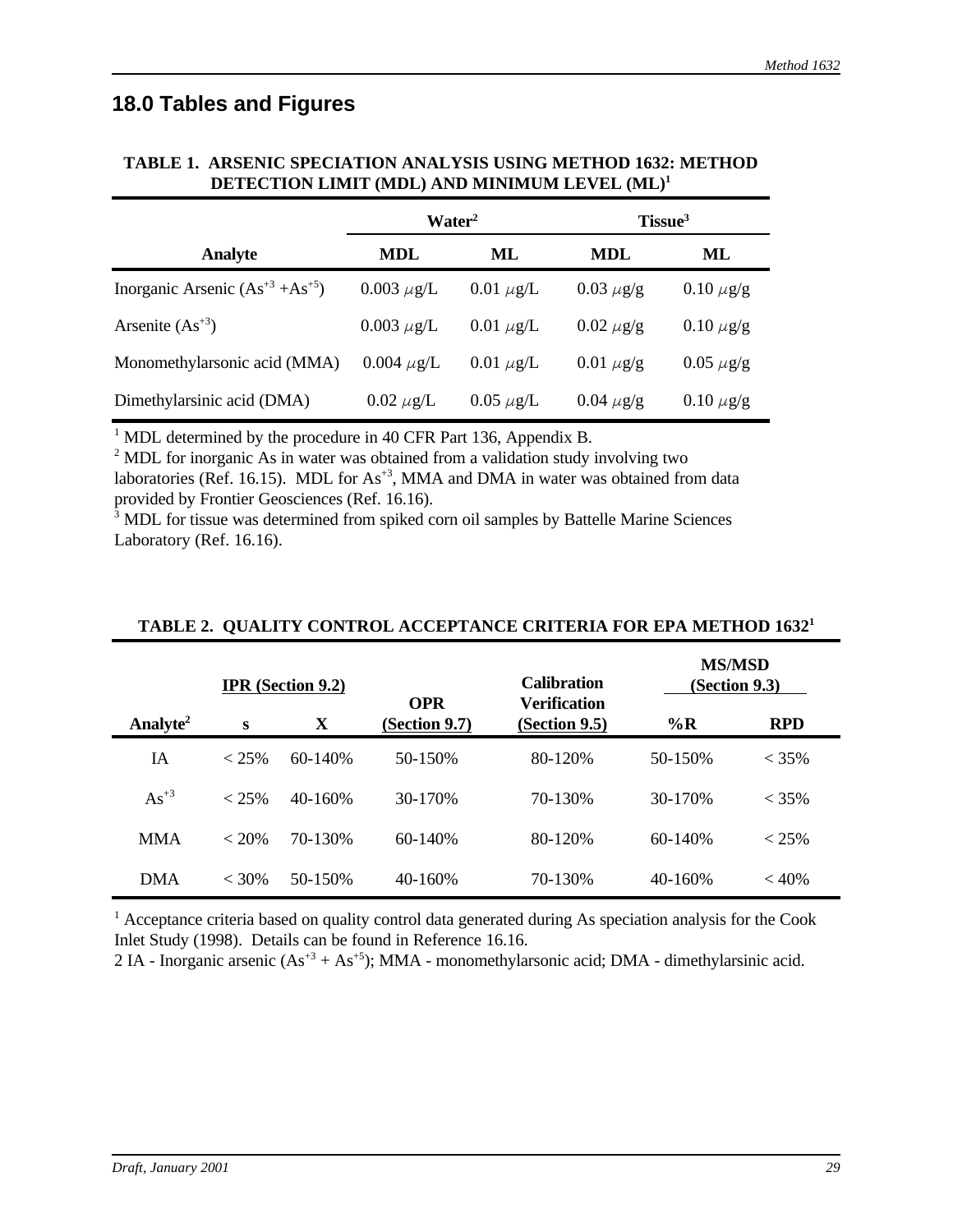| <b>Parameter</b>  | <b>Typical Setting</b> |
|-------------------|------------------------|
| <b>EDL</b> energy | 59                     |
| EDL power         | 8 W                    |
| Wavelength        | $193.7 \text{ nm}$     |
| Slit width        | $0.7 \text{ nm}$       |

**TABLE 3: TYPICAL SPECTROPHOTOMETER SETTINGS**

### **TABLE 4: TYPICAL FLOW RATES AND PRESSURES FOR GASES IN THE HYDRIDE GENERATION SYSTEM**

| Gas            | <b>Flow Rate (mL/min)</b> | <b>Pressure</b> (lb/in $^2$ ) |
|----------------|---------------------------|-------------------------------|
| He             | 150                       | 10                            |
| H <sub>2</sub> | 350                       | 20                            |
| Aır            | 180                       | 20                            |